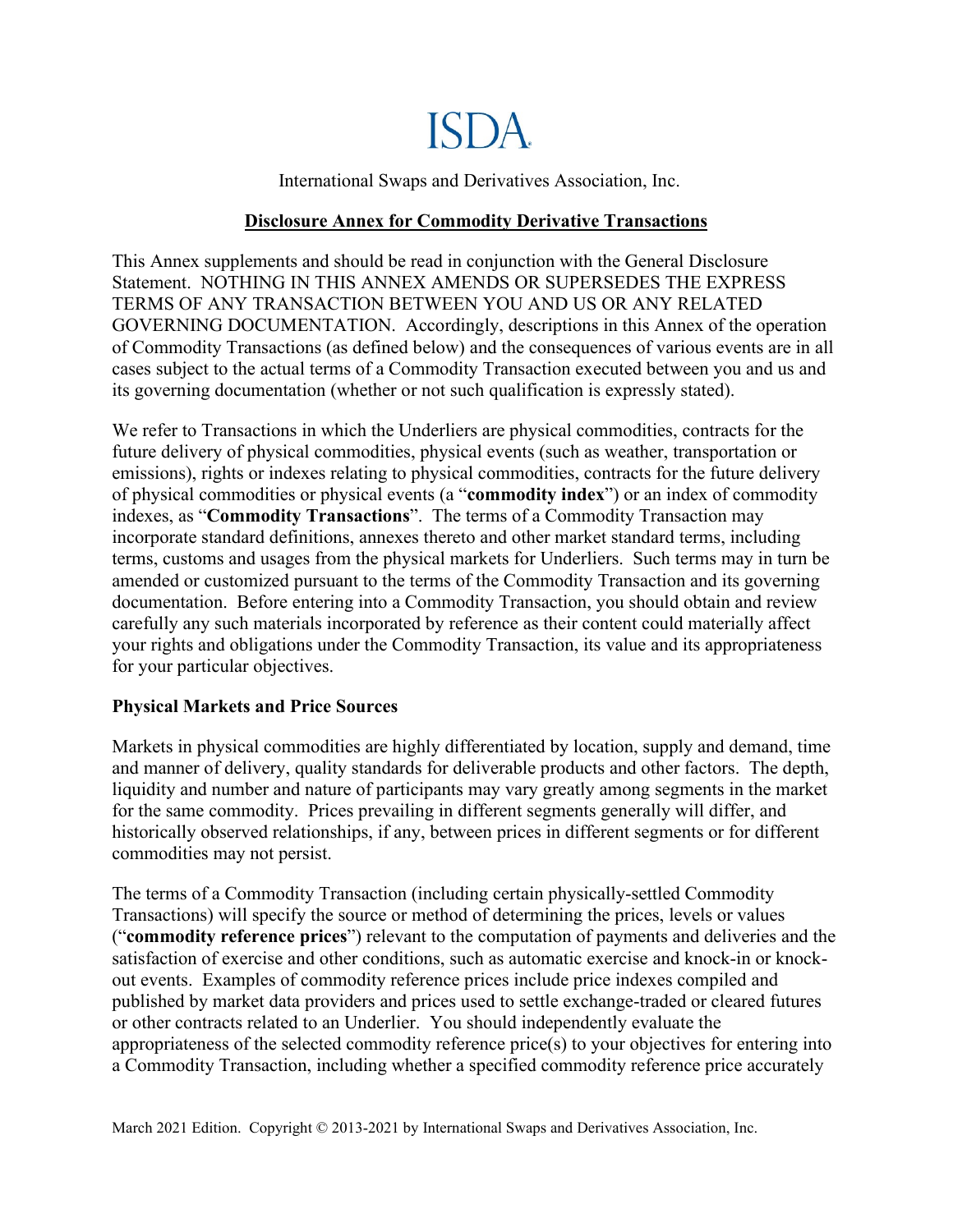reflects the prevailing cash market fundamentals in a relevant physical market segment and the potential that it may be susceptible to distortion or manipulation.

Market data providers may compile their commodity reference prices from pricing data submitted voluntarily by market participants. You should be aware that price submissions to a market data provider may or may not be based on actual transactions and that the data provider may not be able to audit submissions for their accuracy or completeness. Other factors you should consider include:

- computational procedures used by the market data provider to reduce the impact of potentially unrepresentative data, such as requiring a minimum number of submissions and the rejection of outlying data;
- conflicts of interest that may affect the market data provider;
- the information the market data provider publicly discloses, which may or may not accurately reflect all relevant information available to the market data provider; and
- governance of the market data provider, whether it is subject to regulatory oversight and the nature of such regulatory oversight.

Market data providers may make certain information relevant to this assessment publicly available, and we urge you to consider such information carefully. If we or an affiliate make submissions that are used to compile a commodity reference price and also act as principal in Commodity Transactions that use the commodity reference price as an Underlier, then we face an inherent conflict of interest.

Prices of exchange-traded contracts may be affected by the method used for determining the official settlement price, including discretionary determinations of an exchange or clearinghouse settlement committee (on which we or an affiliate may participate), and by market disruption events as described below.

An exchange, clearinghouse, market data provider, government agency or other body that determines a commodity reference price may make methodological or other changes that could change the value of the commodity reference price, including changes related to the method by which the commodity reference price is calculated, or the timing for publication of the commodity reference price. In addition, the determining body may alter, discontinue or suspend calculation or dissemination of the commodity reference price, or change the terms of or de-list a contract that defines a commodity reference price. Determining bodies and the institutions that make submissions in the commodity reference price determination process, which may include us and our affiliates, have no obligation to consider your interests in calculating, revising, discontinuing or taking other actions that may affect any commodity reference price.

# **Other Factors Relevant to the Valuation of Commodity Transactions**

Please refer to Section II.F – "The economic return of a Transaction may not be the same as the return from the Underlier" – and Section III.A – "Transactions are subject to market risk" – of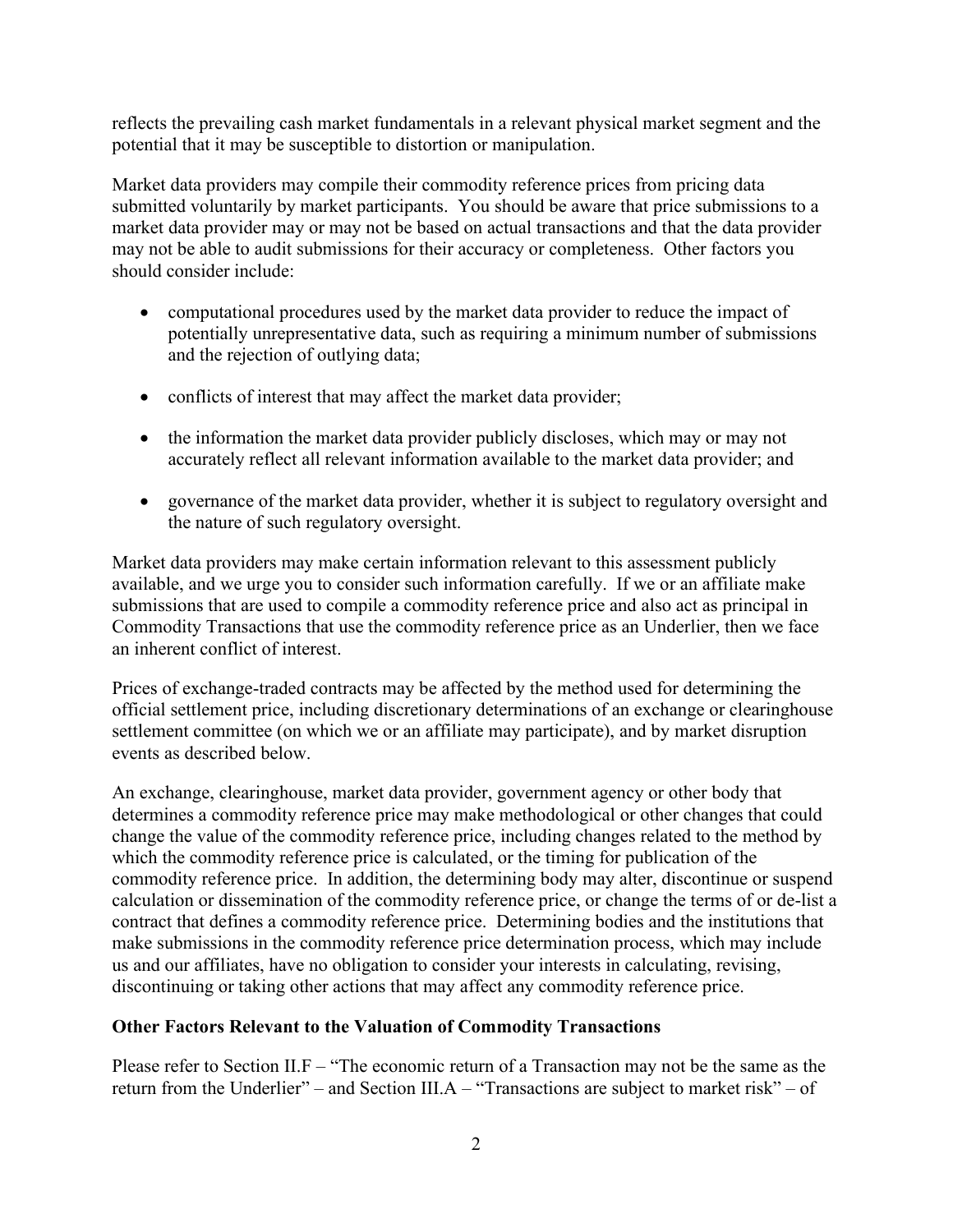the General Disclosure Statement regarding other factors (in addition to the commodity reference price) that may be relevant to the valuation of a Commodity Transaction.

# **A. Market Value Affected by Many Factors**

The performance of a Commodity Transaction is unpredictable. Commodity prices are inherently volatile. The market value of a Commodity Transaction may be influenced by many unpredictable factors, such as:

- prevailing spot prices for the Underlier or the commodity or commodities underlying a commodity index that is an Underlier for a Commodity Transaction (a "**Commodity Index Underlier**");
- supply and demand for the Underlier or the commodity or commodities underlying a Commodity Index Underlier;
- market activity;
- liquidity;
- economic, financial, political, regulatory, geographical, biological, or judicial events; and
- the general interest rate environment.

These factors interrelate in complex ways, and the effect of one factor on the market value of the Commodity Transaction may offset or enhance the effect of another factor.

# **B. Volatility of Commodity Prices**

Commodity prices may change unpredictably, affecting the value of commodities or commodity indexes in unforeseeable ways. Market prices may fluctuate rapidly based on numerous factors, including:

- changes in supply and demand relationships (whether actual, perceived, anticipated, unanticipated or unrealized);
- weather;
- agriculture;
- trade;
- fiscal, monetary and exchange control programs;
- domestic and foreign political and economic events and policies;
- disease;
- pestilence;
- technological developments;
- changes in interest rates, whether through governmental action or market movements; and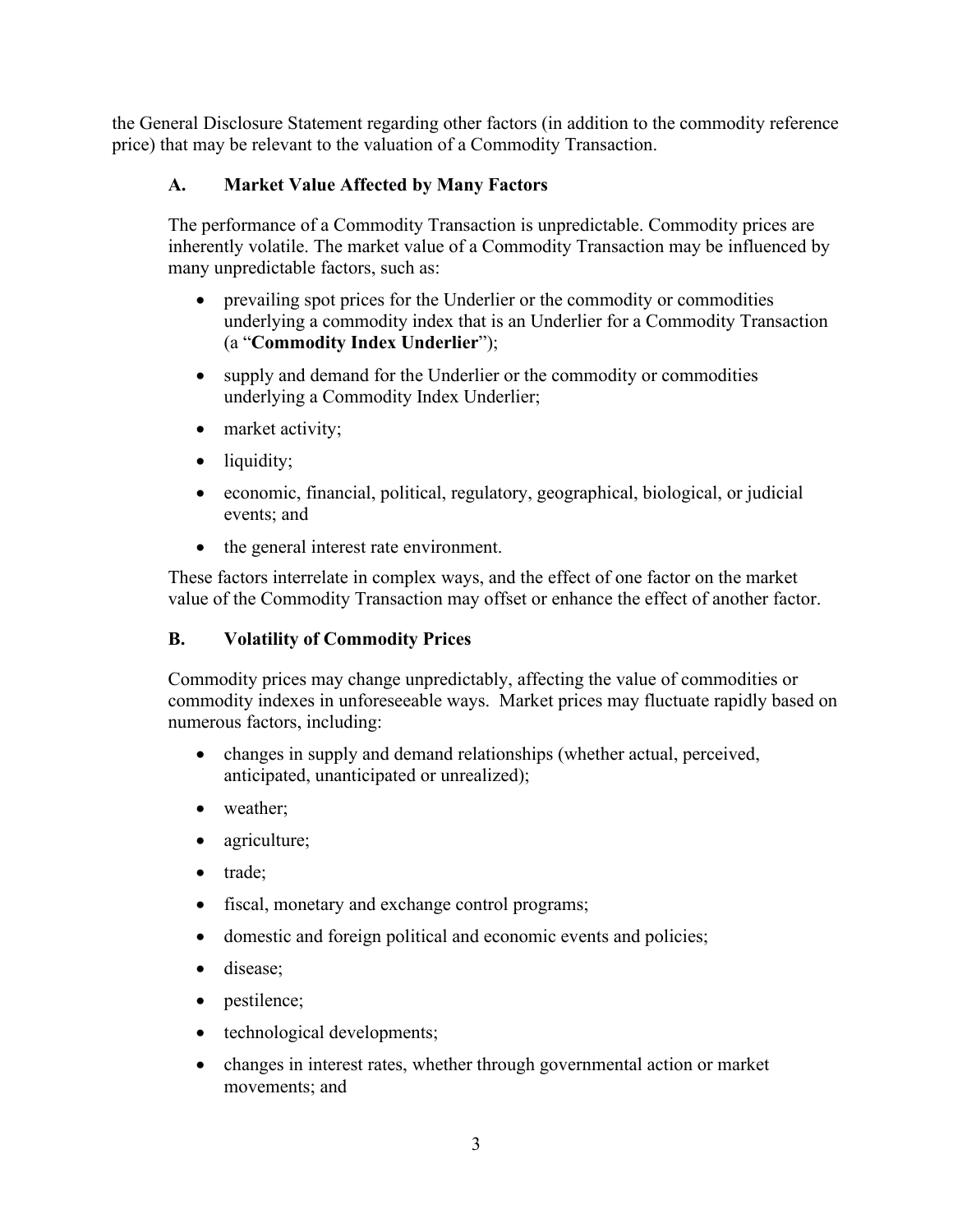monetary and other governmental policies, action and inaction.

The current or "spot" prices of physical commodities also may affect, in a volatile and inconsistent manner, the prices of futures contracts in respect of a commodity. These factors may affect the value of the commodity or a commodity index, and therefore the value of the Commodity Transaction, and may cause such values to move in a sudden and unexpected manner.

# **C. Supply and Demand**

Supply of and demand for physical commodities tends to be particularly concentrated, so prices are likely to be volatile.

The prices of physical commodities, including the commodities underlying a commodity index, can fluctuate widely due to supply and demand disruptions in major producing or consuming regions or industries.

Certain commodities are used primarily in one industry, and fluctuations in levels of activity in (or the availability of alternative resources to) one industry may have a disproportionate effect on global demand for a particular commodity. Political, economic and other developments that affect that industry may affect the value of a commodity or the commodities included in a commodity index.

In addition, because certain commodities and certain of the commodities underlying a commodity index may be produced in a limited number of countries and may be controlled by a small number of producers, political, economic and supply-related events in such countries or with such producers could have a disproportionate impact on the prices of such commodities.

Suspension or disruptions of market trading in commodities and related futures contracts may adversely affect the value of commodities.

Commodity markets are subject to temporary distortions or other disruptions due to various factors, including the lack of liquidity in the markets, the participation of speculators and government regulation and intervention.

In addition, U.S. futures exchanges and some foreign exchanges have regulations that limit the amount of fluctuation in some futures contract prices that may occur during a single business day. These limits are generally referred to as "daily price fluctuation limits" and the maximum or minimum price of a contract on any given day as a result of these limits is referred to as a "limit price".

Once the limit price has been reached in a particular contract, no trades may be made at a price beyond the limit, or trading may be limited for a set period of time. Limit prices effectively preclude trading in a particular contract or force the liquidation of contracts at potentially disadvantageous times or prices.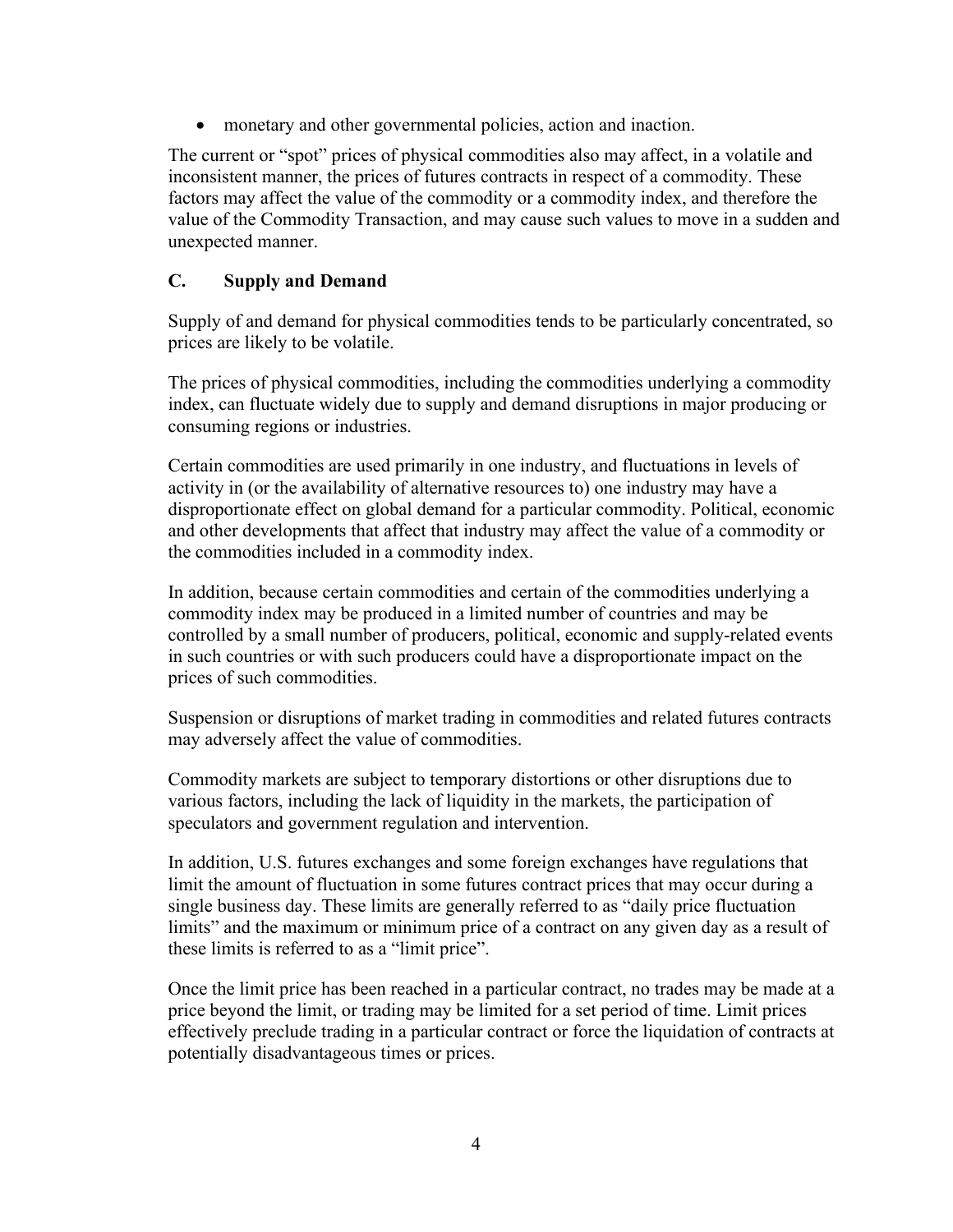These circumstances could adversely affect the value of any commodity or commodity index and therefore any related Commodity Transaction.

# **D. Negative Prices**

Certain factors can cause prices of a commodity, a futures contract in respect of a commodity or a commodity index to become negative. When prices fall below zero, the situation may or may not lead to outcomes that differ from expectations on the performance of a Commodity Transaction. These consequences could include the following:

- Margin requirements may vary from projected amounts in light of negative prices.
- The value of a commodity and a futures contract in respect of that commodity may diverge and give rise to a mismatch between these respective markets if one were priced at a positive amount and the other priced at a negative amount for the same commodity.
- Technology failures of a market arising from negative prices could lead to unexpected repercussions.

The potential or frequency of any negative pricing may be influenced by unpredictable factors. These include the considerations described above regarding market value, volatility and supply and demand, but may also include other determinants, such as:

- availability or market expectations on availability of infrastructure to store, deliver or otherwise handle a commodity, or construction of any such new infrastructure or any decommissioning of any such existing infrastructure;
- with respect to physically-delivered contracts, a market's capability to monitor the supply of a commodity and its adequacy to satisfy the delivery requirements of that commodity and the sufficiency of procedures to resolve any conditions that threaten the adequacy of supplies or the delivery process;
- with respect to cash-settled contracts, a market's capability to monitor the pricing of the index to which the contracts settle and the continued appropriateness of the methodology for deriving the index; and
- enactment, amendment or withdrawal of any regulations or rules that impact the price at which a commodity can be bid or offered into a market.

You should review the terms of each prospective Commodity Transaction carefully, including how negative prices affect such Commodity Transaction. Commodity Transactions may or may not include additional specific terms relating to the effect of commodity prices, futures contract prices [or a commodity index] becoming negative. The consequences of negative prices under the terms of a Commodity Transaction may include (without limitation) a reduction in the amount payable by a party with respect to a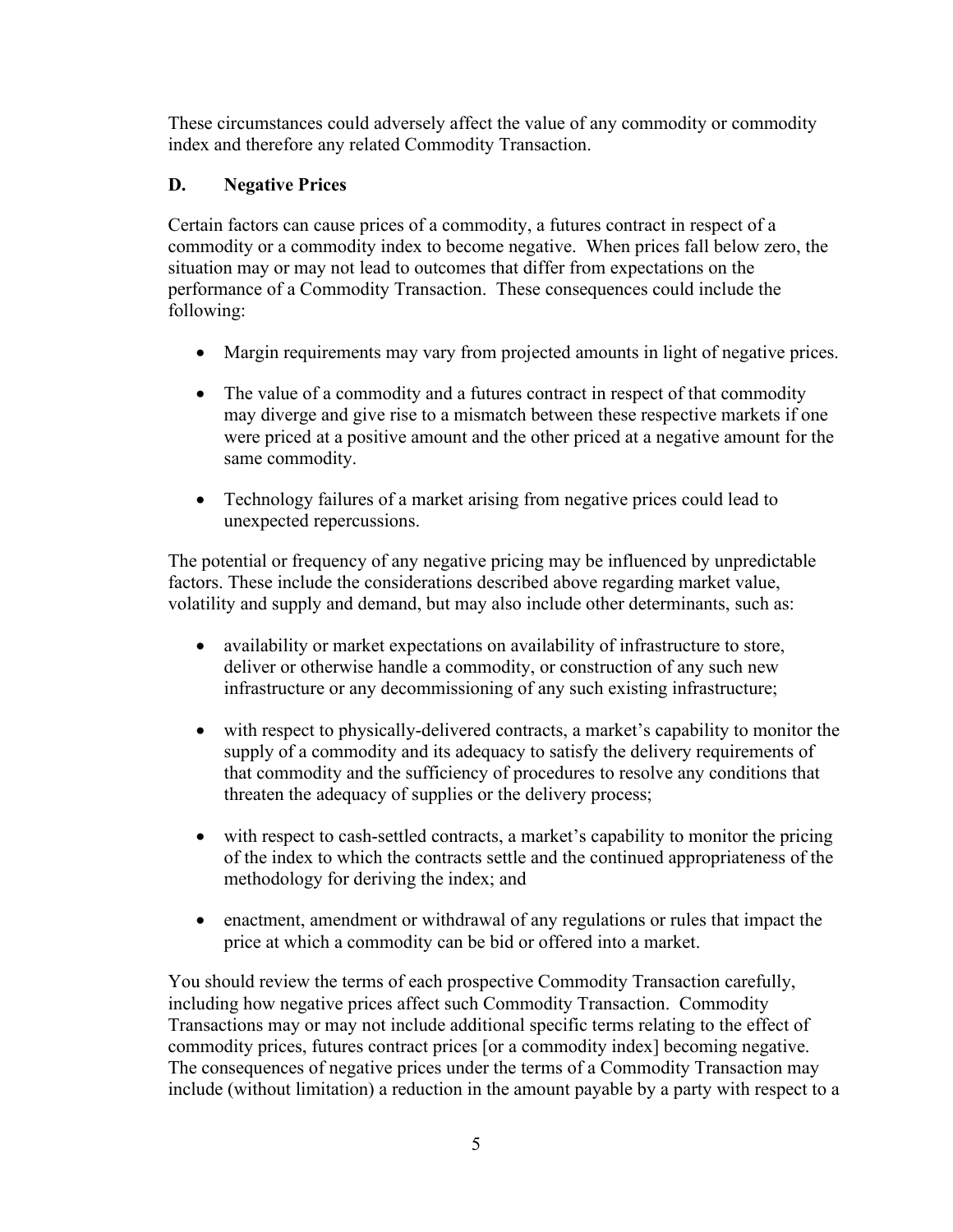commodity price or, if the amount payable by a party with respect to a commodity price is a negative number, then the amount payable by that party being deemed to be zero, and either:

- the other party having an obligation to pay to that party the absolute value of that negative amount as calculated, in addition to any amounts otherwise payable by that other party; or
- the other party not having an obligation to pay to that party the absolute value of the negative amount as calculated and only being required to pay those amounts otherwise payable by the other party.

You should evaluate the potential consequences with such professional advice as appropriate to your circumstances. You should also evaluate the extent to which the consequences of negative prices on your transaction converge with or diverge from any consequences that would apply under your other Commodity Transactions or related instruments in the same commodity and the appropriateness thereof.

# **Corrections to Published Prices**

A price source may announce corrections to a previously published commodity reference price. You should review the terms of a prospective Commodity Transaction to determine how such corrections are treated. The terms of a Commodity Transaction may specify that if the price source for a price that has previously been used to determine a payment or delivery amount under a Commodity Transaction subsequently publishes a correction to that price, and if the correction is announced within a specified time period after the original publication date, then a retroactive adjustment may apply to payments and deliveries, including the payment of accrued interest (at a rate determined by the calculation agent) on amounts payable as a result of the correction.

## **Market Disruption Events**

The terms of a Commodity Transaction may specify that certain events and conditions affecting the market for a commodity or related exchange-traded or cleared contract, or a price source, will be treated as market disruptions and their occurrence may result in the consequences discussed below (see "Consequences of Disruption Events"), including, if applicable, postponement of pricing dates and/or changes in the method by which the price, level or value of an Underlier is determined. Subject to the terms of a Commodity Transaction and the governing documentation, such events may include:

- failure of a price source to publish a price, discontinuance of the price source or cessation of trading of the Underlier;
- divergences by more than a specified amount of alternative price sources from one another, such as between a price published by a market data provider and one derived from quotations obtained by the calculation agent from reference dealers;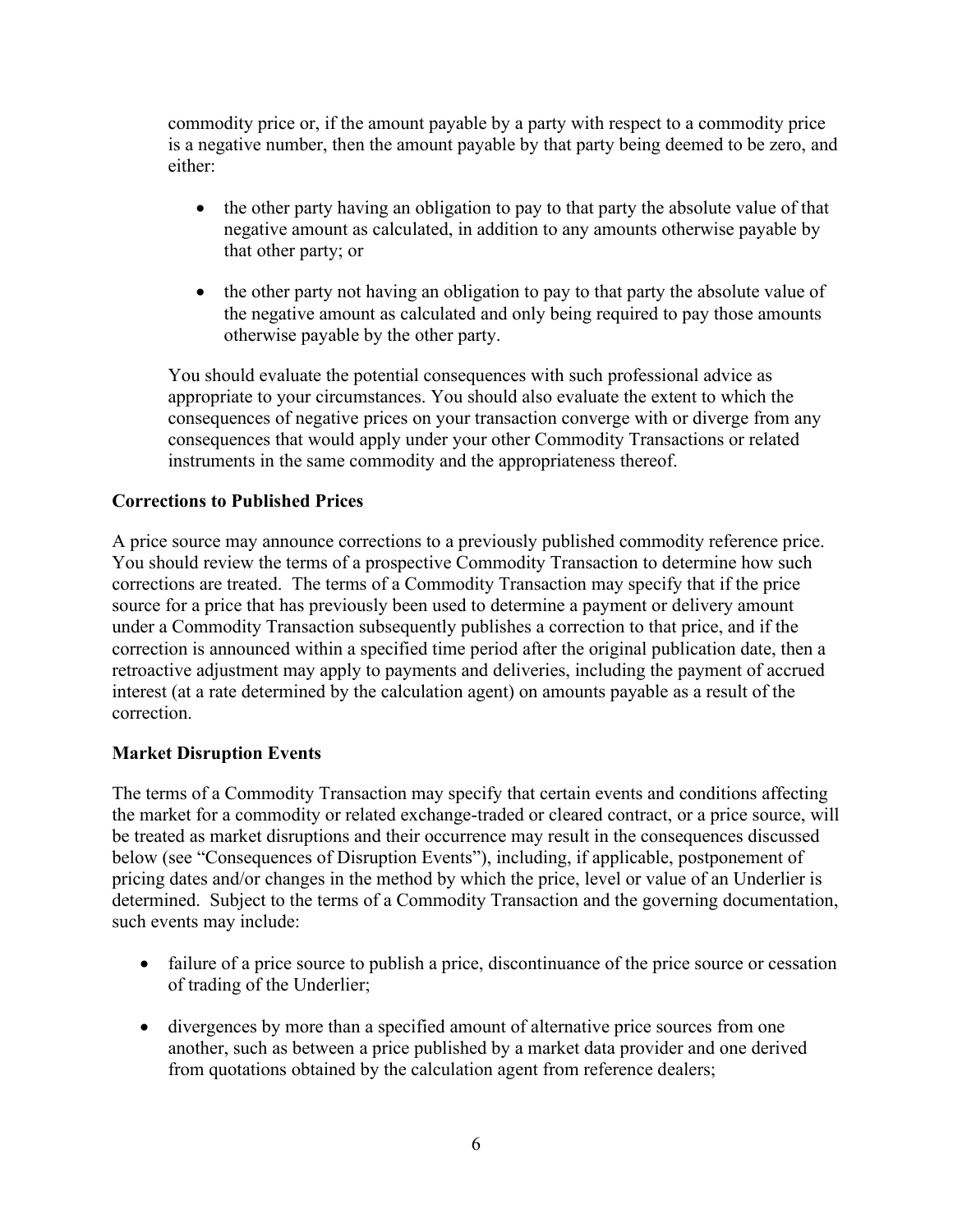- inability of the calculation agent to obtain quotations from the requisite number of reference dealers;
- suspension of or limitations on trading in an Underlier (or in its components in the case of an index or basket) or related instruments, including the triggering of price fluctuation limits, the establishment by a regulator of price caps or floors, or the unscheduled early closing of a market for an Underlier or related instruments (including market closure due to technological failures or force majeure events);
- changes in the method for determining a commodity reference price or in the composition of an Underlier or related instruments; and
- the imposition of, change in or removal of certain taxes on positions in the Underlier.

The existence of such disruption events and their consequences may be subject to discretionary determinations by the determining party or calculation agent, which may involve subjective judgment and uncertainty. Such disruption events also may apply to any contract or index that underlies a Commodity Index Underlier.

You should be aware of the potential risks of any market disruptions and should understand their effect on each prospective Commodity Transaction, including the consequences, if any, of any such event specified under the terms of the Commodity Transaction as well as the possibility that certain events might not be expressly contemplated.

# **Consequences of Disruption Events**

The terms and conditions of a Commodity Transaction may specify alternative methods, or "**disruption fallbacks**", that apply when disruption events occur for determining any affected commodity reference price. If the applicable disruption fallback so provides, then consequences including the following may occur:

- the price sources used by the calculation agent under your Commodity Transaction for determining the price or level of the Underlier may not be the same as those used prior to the disruption event;
- the calculation agent may determine any affected prices or levels in a manner specified under the terms of the Commodity Transaction, which may include taking into account quotations obtained from dealers in the relevant market, unpublished or unannounced sources and other information the calculation agent deems relevant, and employing its own calculations and estimates;
- the calculation agent may calculate the affected price using the methodology that was in place at the time the Commodity Transaction was entered into such that the prices referenced in the Commodity Transaction may not reflect the price currently published by the index sponsor.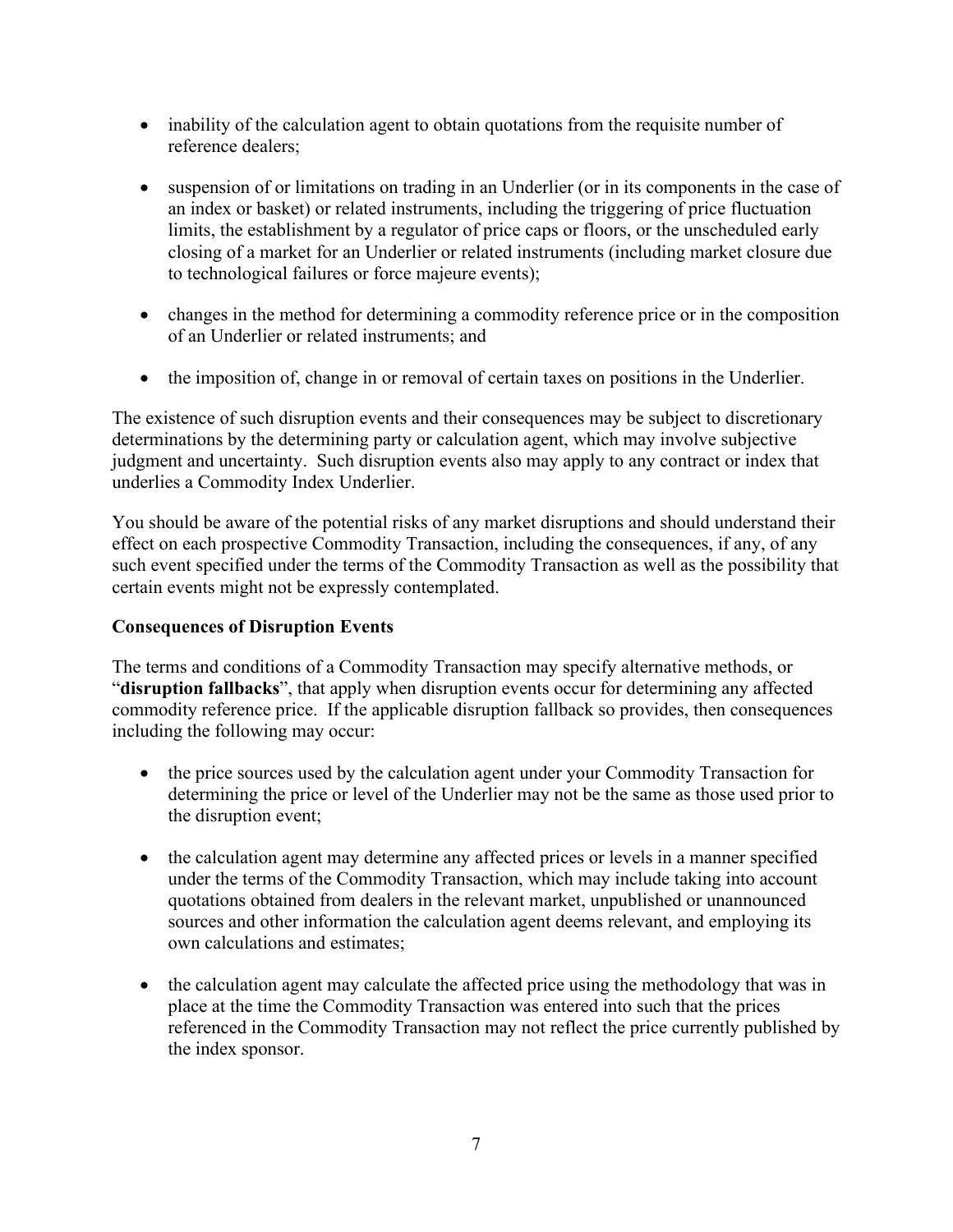- the value of the affected price or level used by the calculation agent to determine any amount payable may be materially different from the value of any previously used published price source;
- the determination of the affected price or level may be deferred until the relevant disruption event is no longer continuing, which may result in the use of a price prevailing on a date other than the originally chosen pricing date ("price postponement"), or may result in the use of the price as of the original pricing date if such price is published before an alternative fallback becomes applicable;
- the value of the price or level may be determined at a different time than the date on which it was originally scheduled to be determined, or the value of an average price or level may be based on different pricing dates than originally scheduled;
- the index sponsor of a Commodity Index Underlier may change during the life of the Commodity Transaction to either another index sponsor or the calculation agent;
- the terms of the Commodity Transaction may require the parties to negotiate fallback arrangements in good faith; and/or
- the termination of the Commodity Transaction.

The determinations or negotiations called for by a disruption fallback may need to occur under uncertain market conditions. Depending on the terms of your Commodity Transaction, the operation of a disruption fallback may be subject to a specified maximum duration, after which time a different disruption fallback may prevail. Two or more disruption fallbacks may operate concurrently. You should evaluate carefully the interaction of various disruption fallbacks with one another and with any impossibility, illegality or force majeure provisions of the master agreement and other documentation, if any, governing the Commodity Transaction.

Application of disruption fallbacks (including related determinations by the calculation agent, if applicable) may have a significantly detrimental effect on the economics of a Commodity Transaction.

# **Multiple Underliers**

For Commodity Transactions with more than one Underlier, including for example basis swaps, calendar spreads and basket transactions, it may be important for your intended purpose whether or not disruption fallbacks could result in the use of different pricing dates for different Underliers. You should review the terms of each prospective Commodity Transaction carefully, including to determine whether or not the prospective Commodity Transaction includes "common pricing" provisions to address the possible divergence of pricing dates.

# **Effects of Regulatory Changes and Actions on our Hedging Positions**

Commodity futures contracts, options on such contracts and, in some cases, economically-related instruments are subject to extensive and changing regulatory and self-regulatory requirements.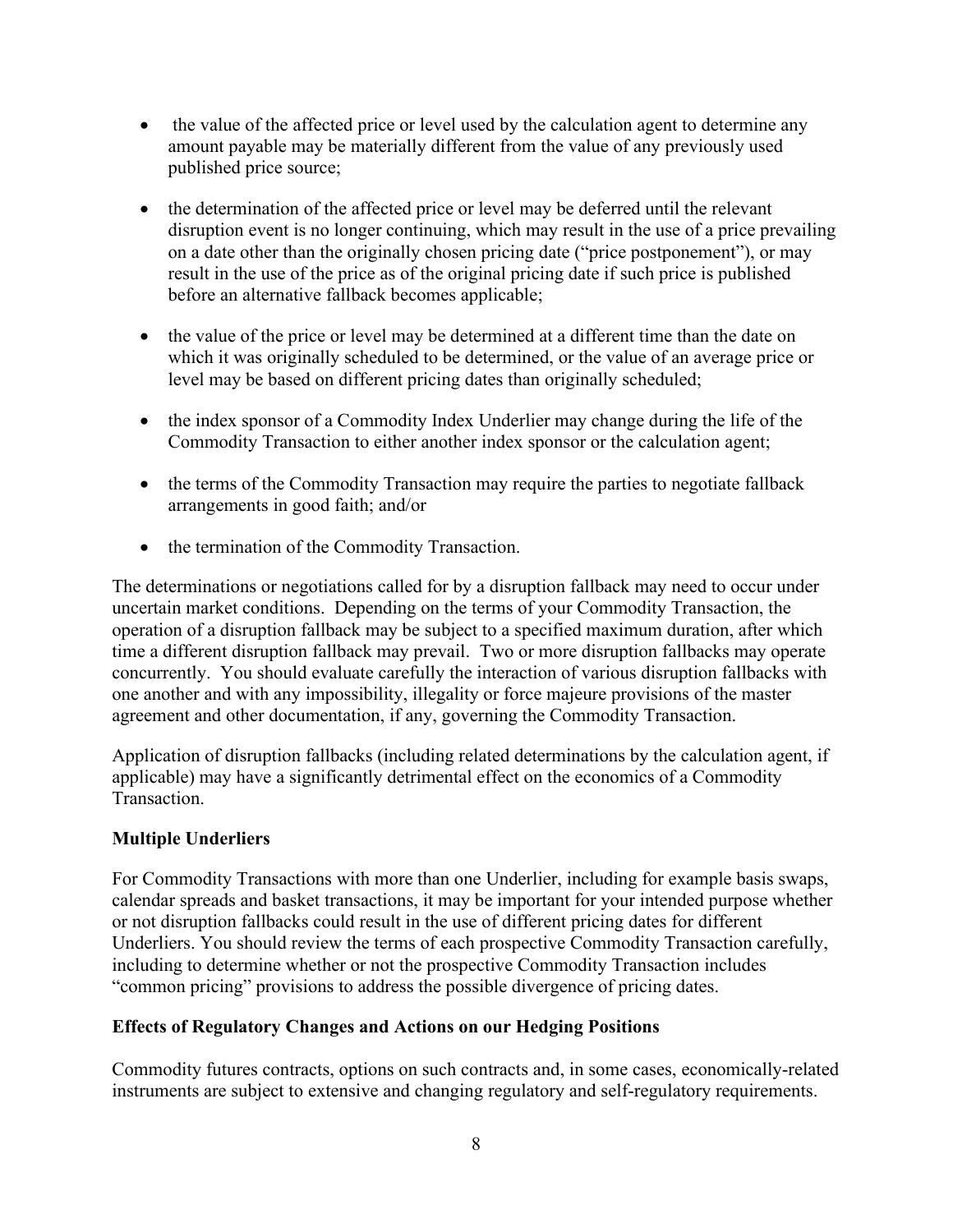The U.S. Commodity Futures Trading Commission ("CFTC"), for example, is authorized to direct exchanges, derivatives clearing organizations and other registered entities under its jurisdiction to take extraordinary action in the event of a market emergency, including the setting of temporary emergency margin levels and retroactive position limits. Regulators in various jurisdictions are examining the effects of speculative trading and financial investing on commodity markets. Although it is impossible to predict the outcome of such regulatory initiatives, they may include the imposition of new or more restrictive position limits on commodity futures contracts and economically related instruments. Notably, the CFTC issued a final rule imposing position limits on certain physical commodity futures contracts traded on U.S. futures exchanges and economically related swaps. The final rule has been vacated by a U.S. federal court and remanded to the CFTC. However, the position limits relating to futures and options under 17 CFR §150.2 were not vacated by the court. Further developments are uncertain.

Legal and regulatory developments or the exercise of existing regulatory authority may affect our own or one of our affiliate's ability to hedge our exposures resulting from Commodity Transaction and cause us to invoke the types of provisions described in Section III.P – "Dependence of Transactions on our Hedging Positions" – of the General Disclosure Statement, which may adversely affect the economics of a Commodity Transaction of a Commodity Transaction.

# **Physical Settlement**

If you enter into a physically settled Commodity Transaction, you (either directly or through a third party acting on your behalf) must have the operational capabilities to make or take delivery of the Underlier in accordance with the terms of the Commodity Transaction and you should be thoroughly familiar with delivery practices, procedures, customs and usages of the physical market and the governing contractual provisions, laws and regulations. Issues with which you should be familiar include, as applicable:

- delivery instruments (e.g., warehouse receipts, bills of lading, warehouse releases, consignment agreements or other instruments);
- the time and location at which title to the Underlier and/or risk of loss passes to the recipient;
- the conditions, if any, under which delivery may be excused, delayed or prevented;
- quality or quantity discrepancies with respect to a delivered commodity;
- the possibility that congestion in the deliverable supply of a commodity could prevent you from acquiring the commodity to meet your delivery obligations or make it significantly more costly for you to do so;
- the consequences of failing to make or take delivery in accordance with the terms of a Commodity Transaction, including the applicable measure of damages and additional liabilities such as borrowing costs, imbalance charges, storage, transportation costs such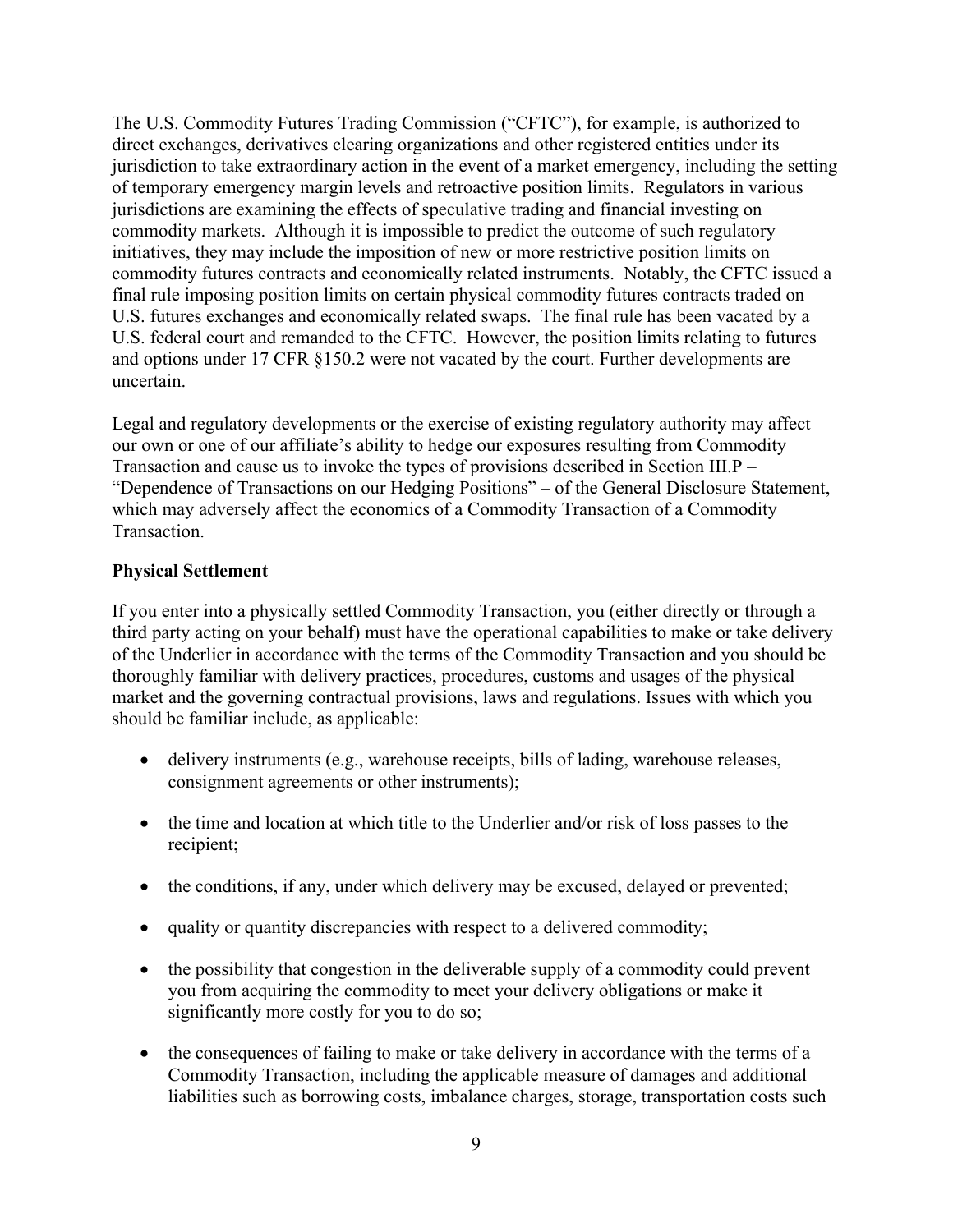as demurrage, regulatory penalties, and other costs, damages or expenses recoverable in a particular Commodity Transaction;

- various modes of delivering or transporting the commodity subject to a Commodity Transaction and related legal instruments (e.g., rail/trucking and other freight and handling agreements, container line contracts of carriage, charter parties and contracts of affreightment), as well as any regulatory, health and safety, compliance and other related procedures, rules, tariffs and regulations incident thereto;
- indemnification obligations of the parties, including with respect to title defects and liabilities to third parties;
- limitations on liability or exclusions thereto, if any;
- features of transmission, transportation or electronic tracking systems generally, including, in particular, those that may result in mis-delivery or under-delivery and the process for reconciling outstanding balances among users of the system and between us under a Commodity Transaction;
- availability of insurance and scope of applicable policy coverage;
- settlement risk when payment dates occur after delivery dates; and
- in the case of physically settled Commodity Transactions subject to the rules of an exchange or clearinghouse, the rules and procedures governing delivery, including notice requirements and the procedures for matching long and short positions for delivery.

You should be aware, however, that not all contracts or transactions with such physical delivery features are Commodity Transactions or Transactions and that various differences in the applicable regulatory regimes and other circumstances may follow from this distinction. Please see Section II.A – "Arm's length contractual counterparty to Transactions" – of the General Disclosure Statement.

## **Diversification of Commodity Indexes**

Commodity Transactions linked to one or more commodities or commodity indexes comprised of one or more contracts on physical commodities are likely to be less diversified than other funds, investment portfolios or indexes investing in or tracking a broader range of products and, therefore, could experience greater volatility. Investors should be aware, in particular, that some commodity indexes are more diversified than others in terms of both the number of and variety of futures contracts. A Commodity Transaction involving a less-diversified Commodity Index Underlier may carry risks similar to a concentrated position in a limited number of industries or sectors, or in one industry or sector.

# **Exchange-Traded Futures Contracts**

The Underlier to your Commodity Transaction may be a commodity futures contract. Unlike equity securities, which typically entitle the holder to a continuing stake in a corporation,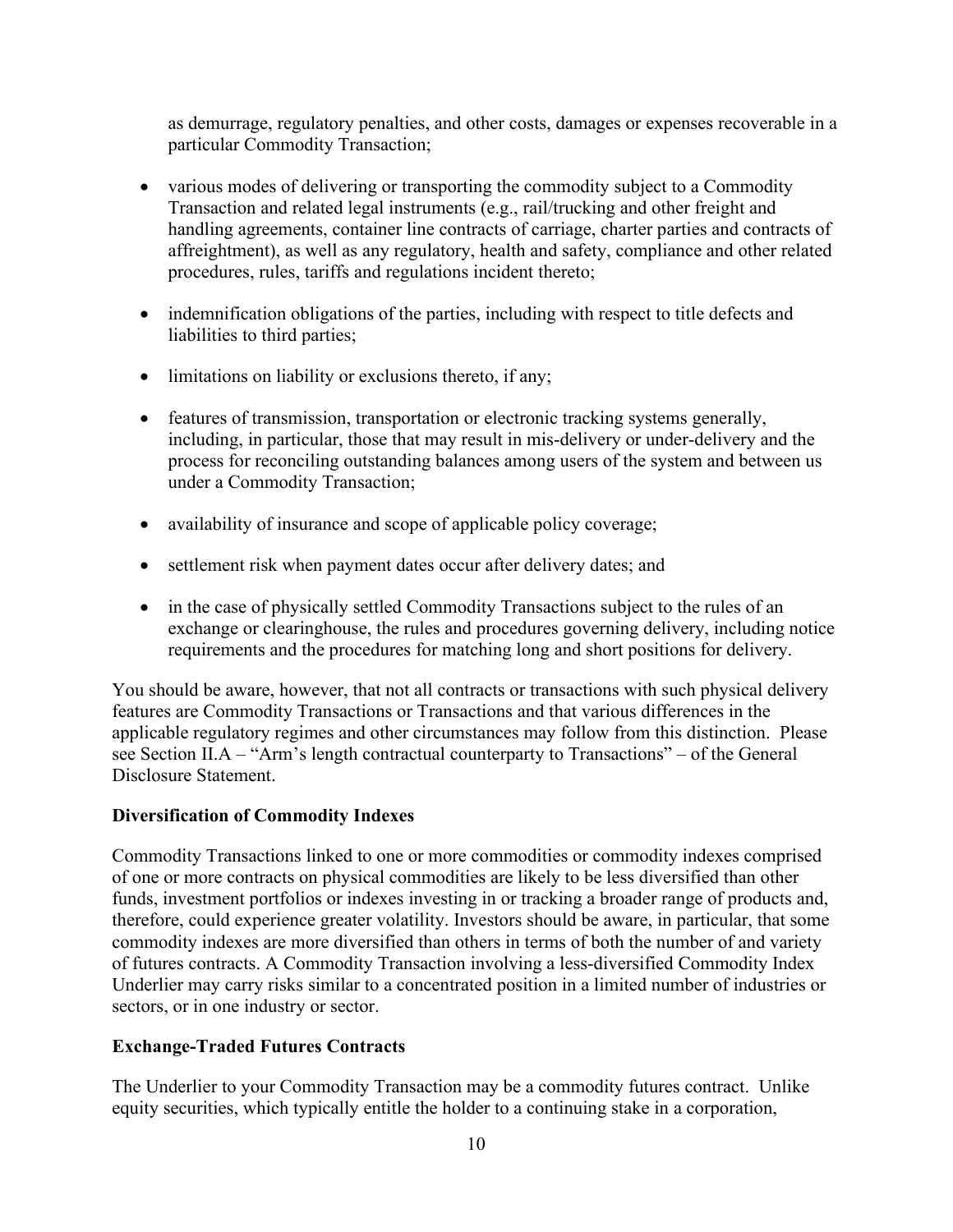commodity futures contracts normally specify a certain date for delivery of the underlying physical commodity. Futures contracts trade on regulated futures exchanges, and physical products and other derivatives on commodities trade in the over-the-counter market and on various types of physical and electronic trading facilities and markets. An exchange-traded futures contract provides for the purchase and sale of a specified type and quantity of a product or financial instrument during a stated delivery month for a fixed price. A futures contract on an index of products provides for the payment and receipt of cash based on the level of the index at settlement or liquidation of the contract. A futures contract provides for a specified settlement month in which the cash settlement is made or in which the product or financial instrument is to be delivered by the seller (whose position is described as "short") and acquired by the purchaser (whose position is described as "long"). A market participant wishing to maintain its exposure to a futures contract on a particular product with the nearest expiration must close out its position in the expiring contract and establish a new position in the contract for the next delivery month, a process referred to as "rolling". For example, a market participant with a long position in November crude oil futures that wishes to maintain a position in the nearest delivery month will, as the November contract nears expiration, sell the November futures contract, which serves to close out the existing long position, and buy a December futures contract. This will "roll" the November position into a December position, and, when the November contract expires, the market participant will still have a long position in the nearest delivery month.

There is no purchase price paid or received on the purchase or sale of a futures contract. Instead, an amount of cash or cash equivalents must be deposited with a broker as "initial margin". This amount varies based on the requirements imposed by the exchange clearing houses, but may be lower than 5 percent of the notional amount of the futures contract. This margin deposit provides collateral for the obligations of the parties to the futures contract.

By depositing margin, which may vary in form depending on the exchange, with the clearing house or broker involved, a market participant may be able to earn interest on its margin funds, thereby increasing the total return that it may realize from an investment in futures contracts. The market participant normally makes to, and receives from, the broker subsequent daily payments as the price of the futures contract fluctuates. These payments are called "variation margin" and are made as the existing positions in the futures contract become more or less valuable, a process known as "marking to market".

Futures contracts are traded on organized exchanges, known as "designated contract markets" in the US. At any time prior to the expiration of a futures contract, subject to the availability of a liquid secondary market, a trader may elect to close out its position by taking an opposite position on the exchange on which the trader obtained the position. This operates to terminate the position and fix the trader's profit or loss. Futures contracts are cleared through the facilities of a centralized clearing house and a brokerage firm, referred to as a "futures commission merchant", which is a member of the clearing house. The clearing house guarantees the performance of each clearing member that is a party to a futures contract by, in effect, taking the opposite side of the transaction. Clearing houses do not guarantee the performance by clearing members of their obligations to their customers.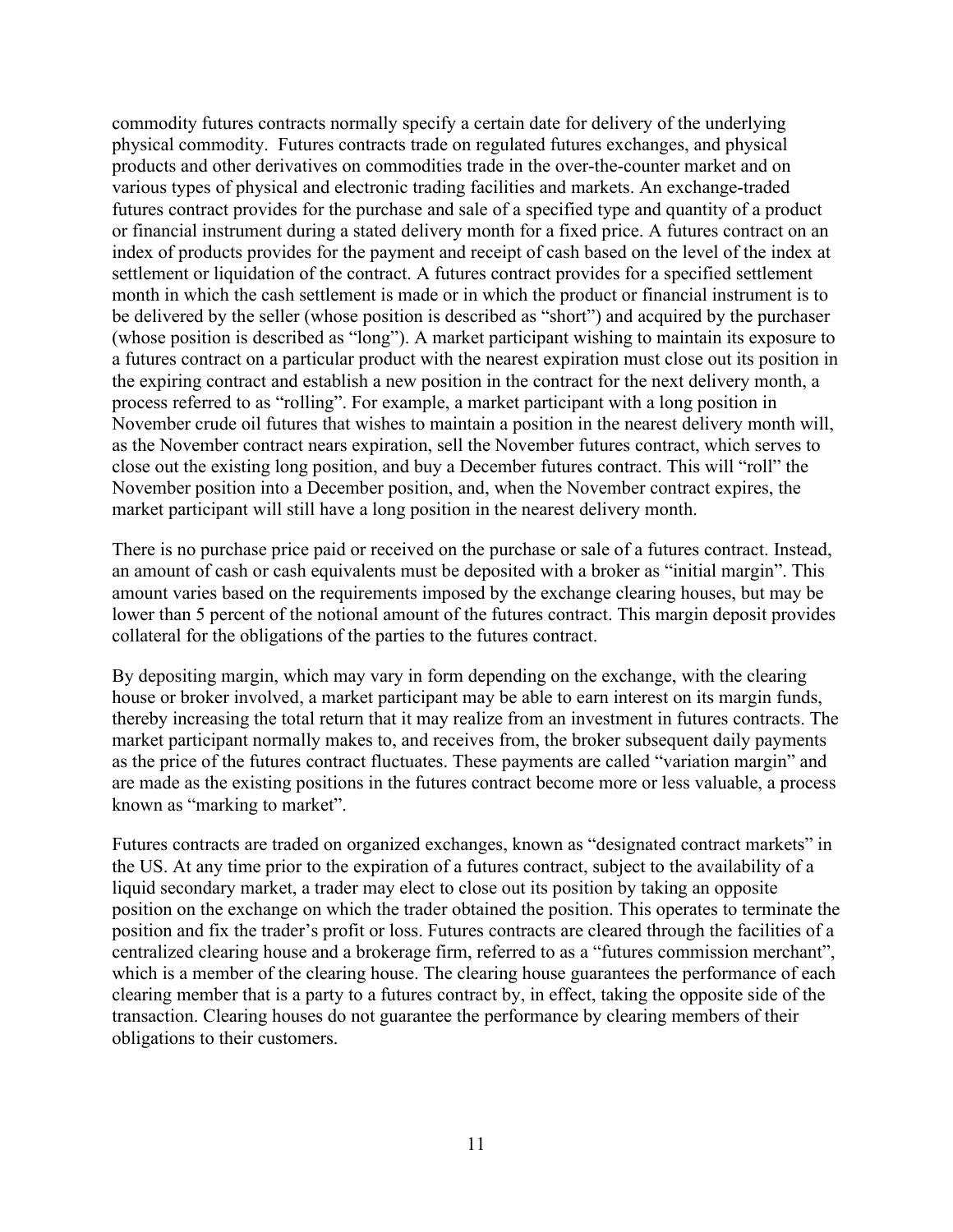The above features of exchange-traded commodity futures contracts may impact the value of a Commodity Transaction with a commodity futures contract or index comprised of commodity futures contracts as the Underlier.

## **Indexes Composed of Futures Contracts**

Many commodity indexes are comprised, at least in part, of exchange-traded futures contracts. As exchange-traded futures contracts that comprise a commodity index approach expiration, they are replaced by similar contracts that have a later expiration. For example, a futures contract purchased and held in August may specify an October expiration. As time passes, the contract expiring in October may be replaced by a contract for delivery in November.

If the market for these contracts is (putting aside other considerations) in "backwardation", which means that the prices are lower in the distant delivery months than in the nearer delivery months, the sale of the October contract would take place at a price that is higher than the price of the November contract, thereby creating a "roll yield". The actual realization of a potential roll yield will be dependent upon the level of the related spot price relative to the unwind price of the commodity futures contract at the time of sale of the contract.

While many of the contracts included in commodity indexes have historically exhibited consistent periods of backwardation, backwardation will most likely not exist at all times. Moreover, certain of the commodities reflected in commodity indexes have historically traded in "contango" markets. Contango markets are those in which the prices of contracts are higher in the distant delivery months than in the nearer delivery months. Contango in the commodity markets could result in negative "roll yields", which could adversely affect the value of a commodity index.

Commodity indexes are typically based solely on futures contracts traded on regulated futures exchanges. However, a commodity index may include over-the-counter contracts traded on trading facilities that are subject to lesser degrees of regulation or, in some cases, no substantive regulation. As a result, trading in such contracts and the manner in which prices and volumes are reported by the relevant trading facilities may not be subject to the provisions of, and the protections afforded by, applicable statutes and related regulations that govern trading on regulated futures exchanges.

In addition, many electronic trading facilities have only recently initiated trading and do not have significant trading histories. As a result, the trading of contracts on such facilities, and the inclusion of such contracts in a commodity index, may be subject to certain risks not presented by, for example, U.S. or UK exchange-traded futures contracts, including risks related to the liquidity and price histories of the relevant contracts.

A commodity index is not a substitute for physical commodities or the futures contracts that may underlie such index, and returns on a commodity index may not reflect the returns that could be obtained by owning the components of such index.

These features of indexes comprised of commodity futures contracts may impact the value of a Commodity Transaction with a Commodity Index Underlier.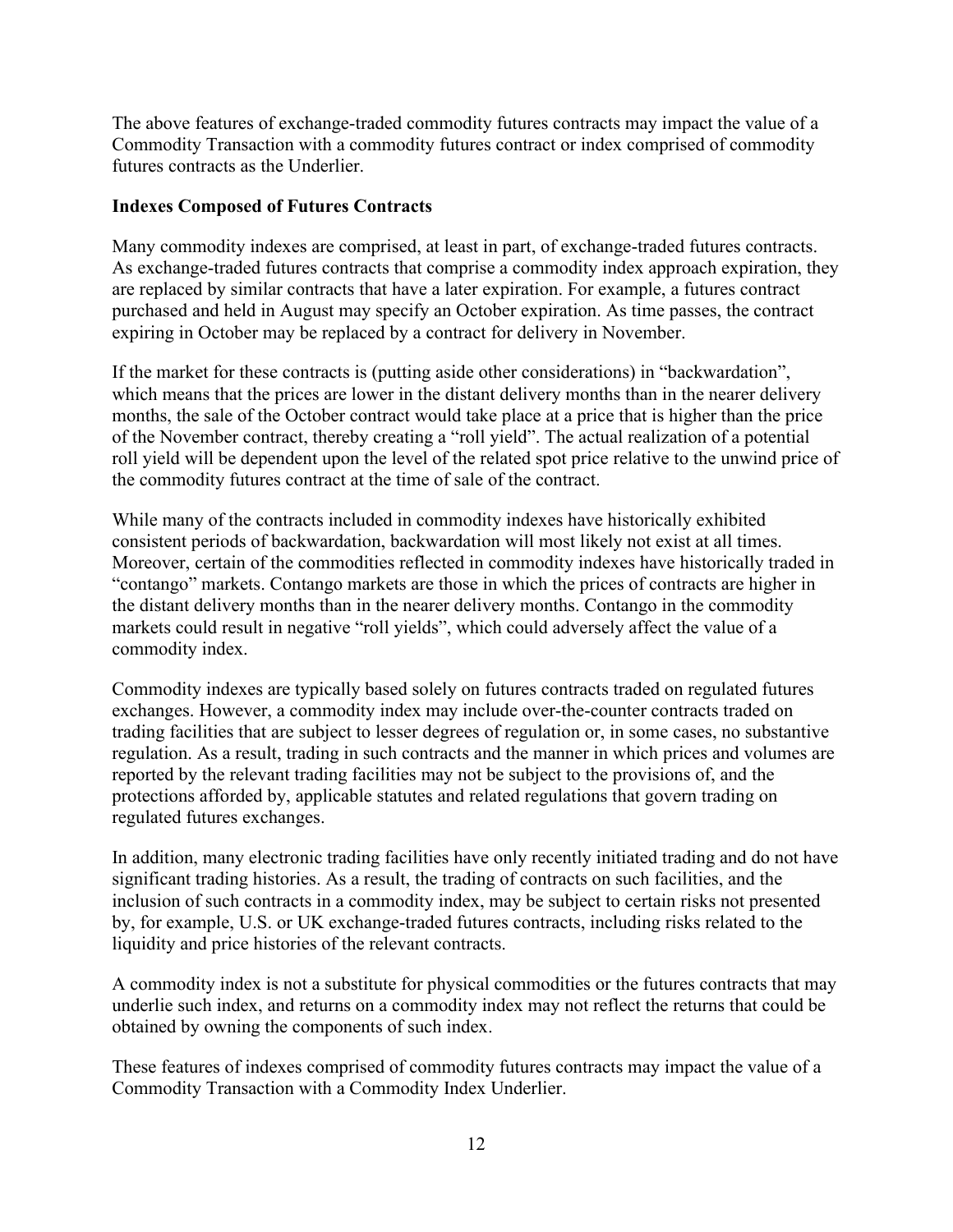## **Additional Risks Associated with Commodity Transactions**

## **A. Additional Risks Associated with Commodity Transactions Linked to the Price of Aluminum, Copper, Lead, Nickel, Tin or Zinc**

Commodity Transactions linked to the price of aluminum, copper, lead, nickel, tin or zinc may be subject to certain specific risks.

Aluminum, copper, lead, nickel, tin and zinc are industrial metals. Consequently, in addition to factors affecting commodities generally that are described above, Commodity Transactions that are linked to the price of such commodities may be subject to a number of additional factors specific to industrial metals that might cause price volatility. These may include, among others:

- changes in the level of industrial activity using industrial metals, and, in particular, aluminum, copper, lead, nickel, tin or zinc, including the availability of substitutes such as man-made or synthetic substitutes;
- disruptions in the supply chain, from mining to storage to smelting or refining;
- adjustments to inventory;
- variations in production costs, including storage, labor and energy costs;
- costs associated with regulatory compliance, including environmental regulations; and
- changes in industrial, government and consumer demand, both in individual consuming nations and internationally.

These factors interrelate in complex ways, and the effect of one factor on the market value of Commodity Transactions linked to the price of aluminum, copper, lead, nickel, tin or zinc, may offset or enhance the effect of another factor.

The London Metal Exchange's (the "LME") use of or omission to use price controls may result in limited appreciation but unlimited depreciation in the price of aluminum, copper, lead, nickel, tin or zinc futures contracts traded on the LME and, therefore, the value of Commodity Transactions linked to the price of such aluminum, copper, lead, nickel, tin or zinc futures contracts.

U.S. exchanges have daily price fluctuation limits that apply to some futures contracts. In contrast, futures contracts on aluminum, copper, lead, nickel,tin andzinc that are traded on the LME are not subject to daily price fluctuation limits to restrict the extent of daily fluctuations in the prices of such contracts. In a declining market, therefore, it is possible that prices for one or more contracts traded on the LME would continue to decline without limitation within a trading day or over a period of trading days. A steep decline in the price of the futures contract could have a significant adverse impact on the value of any Commodity Transaction linked to such aluminum, copper, lead, nickel ,tin, or zinc futures contracts traded on the LME as compared to similar contracts traded on a U.S. exchange.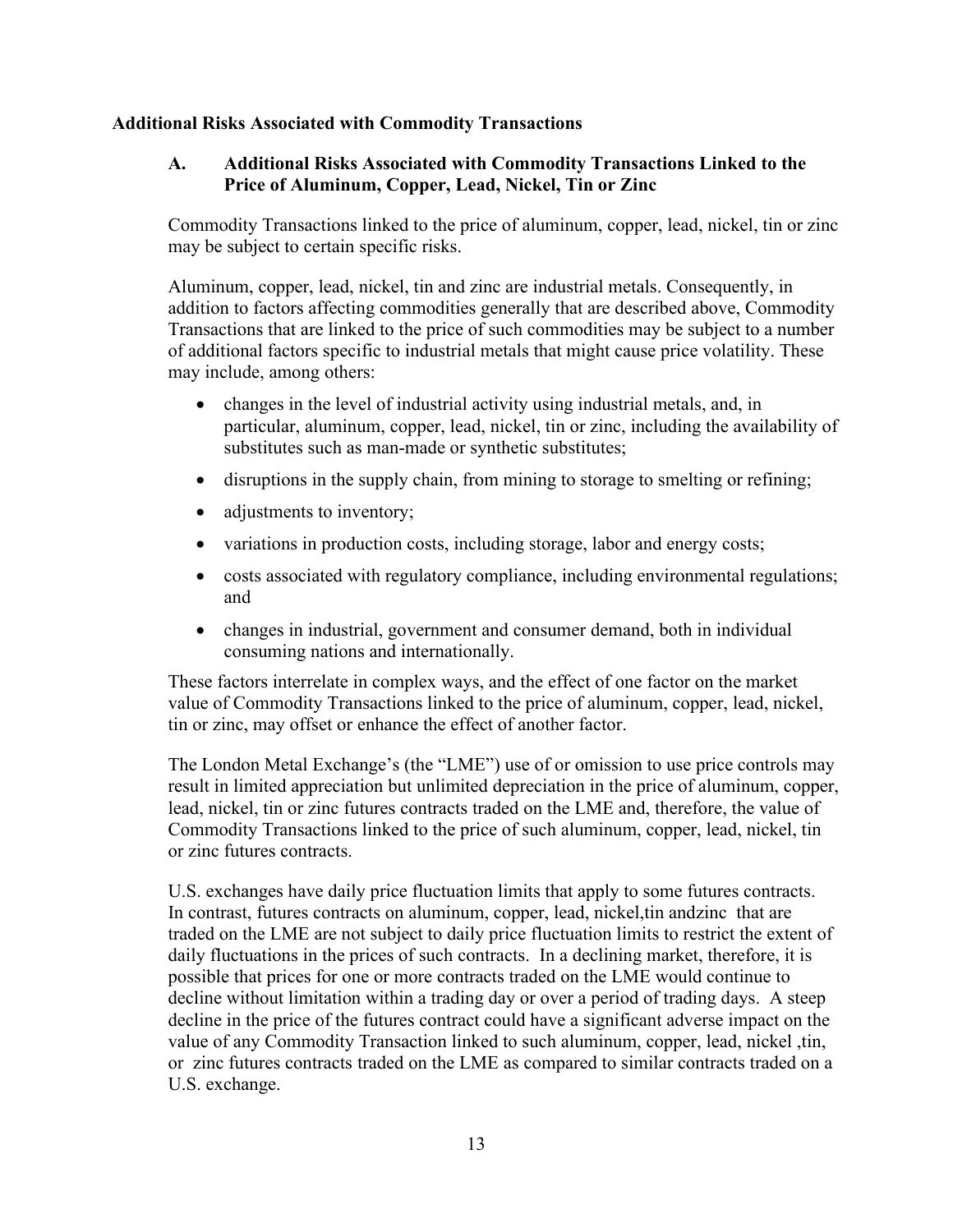Moreover, the LME has discretion to impose "backwardation limits" by permitting short sellers who are unable to effect delivery of an underlying commodity and/or borrow such commodity at a price per day that is no greater than the backwardation limit to defer their delivery obligations by paying a penalty in the amount of the backwardation limit to buyers for whom delivery was deferred. Backwardation limits tend to either constrain appreciation or cause depreciation of the prices of futures contracts expiring in near delivery months. Impositions of such backwardation limits could adversely affect the value of any Commodity Transaction linked to such aluminum, copper, lead or nickel futures contracts.

Contracts traded on the LME are exposed to concentration risks beyond those characteristic of futures contracts on U.S. futures exchanges. Futures contracts traded on U.S. futures exchanges generally call for delivery of the physical commodities to which such contracts relate in stated delivery months. In contrast, contracts traded on the LME may call for delivery on a daily, weekly or monthly basis. As a result, there may be a greater risk of concentration of positions in contracts trading on the LME on particular delivery dates than for futures contracts traded on U.S. futures exchanges, since, for example, contracts calling for delivery on a daily, weekly or monthly basis could call for delivery on the same or approximately the same date. Such a concentration of positions, in turn, could cause temporary aberrations in the prices of contracts traded on the LME for delivery dates to which such positions relate. To the extent such aberrations are in evidence on a given pricing date with respect to the price of any such futures contract, they could adversely affect the value of any Commodity Transaction linked to such futures contracts.

# **B. Additional Risks Associated with Commodity Transactions Linked to the Price of Cocoa, Coffee, Corn, Cotton, Soybeans, Soybean Oil, Sugar or Wheat**

Commodity Transactions linked to the price of cocoa, coffee, corn, cotton, soybeans, soybean oil, sugar or wheat may be subject to certain specific risks.

Cocoa, coffee, corn, cotton, soybeans, soybean oil, sugar and wheat are agricultural commodities. Cocoa, coffee, cotton and sugar are soft commodities, and corn, soybeans and wheat are grains. Consequently, in addition to factors affecting commodities generally that are described above, Commodity Transactions that are linked to the price of such commodities may be subject to a number of additional factors specific to agricultural commodities that might cause price volatility. These may include, among others:

- weather conditions, including floods, drought and freezing conditions;
- changes in government policies;
- changes in global demand for food or clothing;
- planting decisions;
- changes in bio-diesel or ethanol demand; and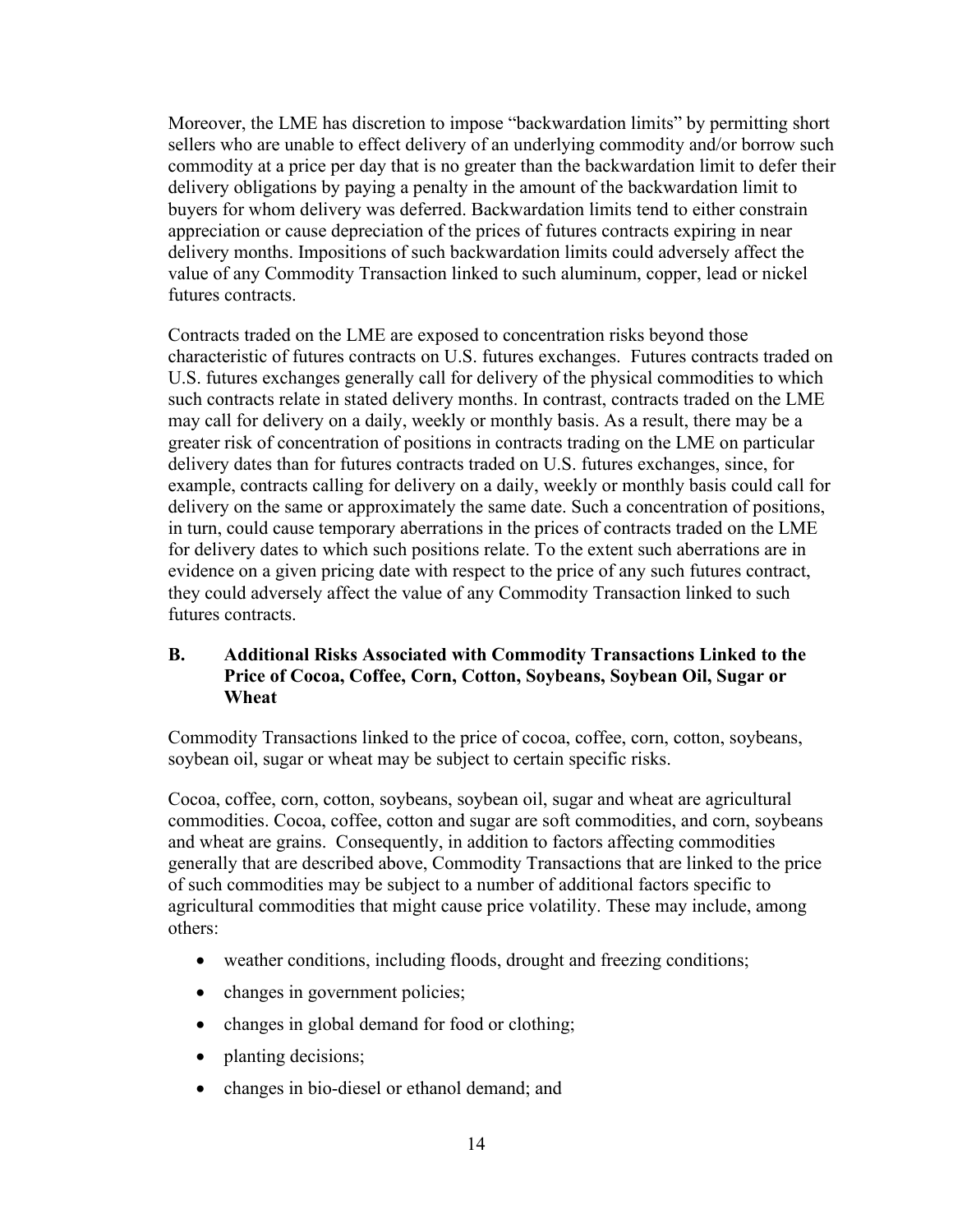• changes in demand for agricultural products, softs or grains, both with end users and as inputs into various industries.

These factors interrelate in complex ways, and the effect of one factor on the market value of Commodity Transactions linked to the price of cocoa, coffee, corn, cotton, soybeans, soybean oil, sugar or wheat may offset or enhance the effect of another factor.

# **C. Additional Risks Associated with Commodity Transactions Linked to the Price of Crude Oil, Electricity, Heating Oil, Natural Gas or Unleaded Gasoline**

Commodity Transactions linked to the price of crude oil, heating oil, natural gas or unleaded gasoline may be subject to certain specific risks.

Crude oil, heating oil, natural gas and unleaded gasoline are energy commodities. Consequently, in addition to factors affecting commodities generally that are described above, Commodity Transactions linked to the price of such commodities may be subject to a number of additional factors specific to energy commodities that might cause price volatility. These may include, among others:

- changes in global demand for (whether by consumers or the agricultural, manufacturing and transportation industries) and supply of the relevant energy commodity and its related end-products;
- governmental regulations and policies, such as environmental or consumption policies;
- speculative actions and/or stockpiling;
- currency exchange rates;
- political events, labor activity and, in particular, direct government intervention (such as embargos) or supply disruptions (or resolutions thereof) in major oil producing regions of the world (such as disruptions caused by war, natural events, accidents or acts of terrorism);
- discoveries of new oil reserves and development of new technologies; and
- general interest rate environment and global economic trends.

These factors interrelate in complex ways, and the effect of one factor on the market value of Commodity Transactions linked to the price of crude oil, heating oil, natural gas or unleaded gasoline may offset or enhance the effect of another factor.

# **D. Additional Risks Associated with Commodity Transactions Linked to the Price of Gold, Silver, Platinum or Palladium**

Commodity Transactions linked to the price of gold, silver, platinum or palladium may be subject to certain specific risks.

Gold, silver, platinum and palladium are precious metals. Consequently, in addition to factors affecting commodities generally that are described above, Commodity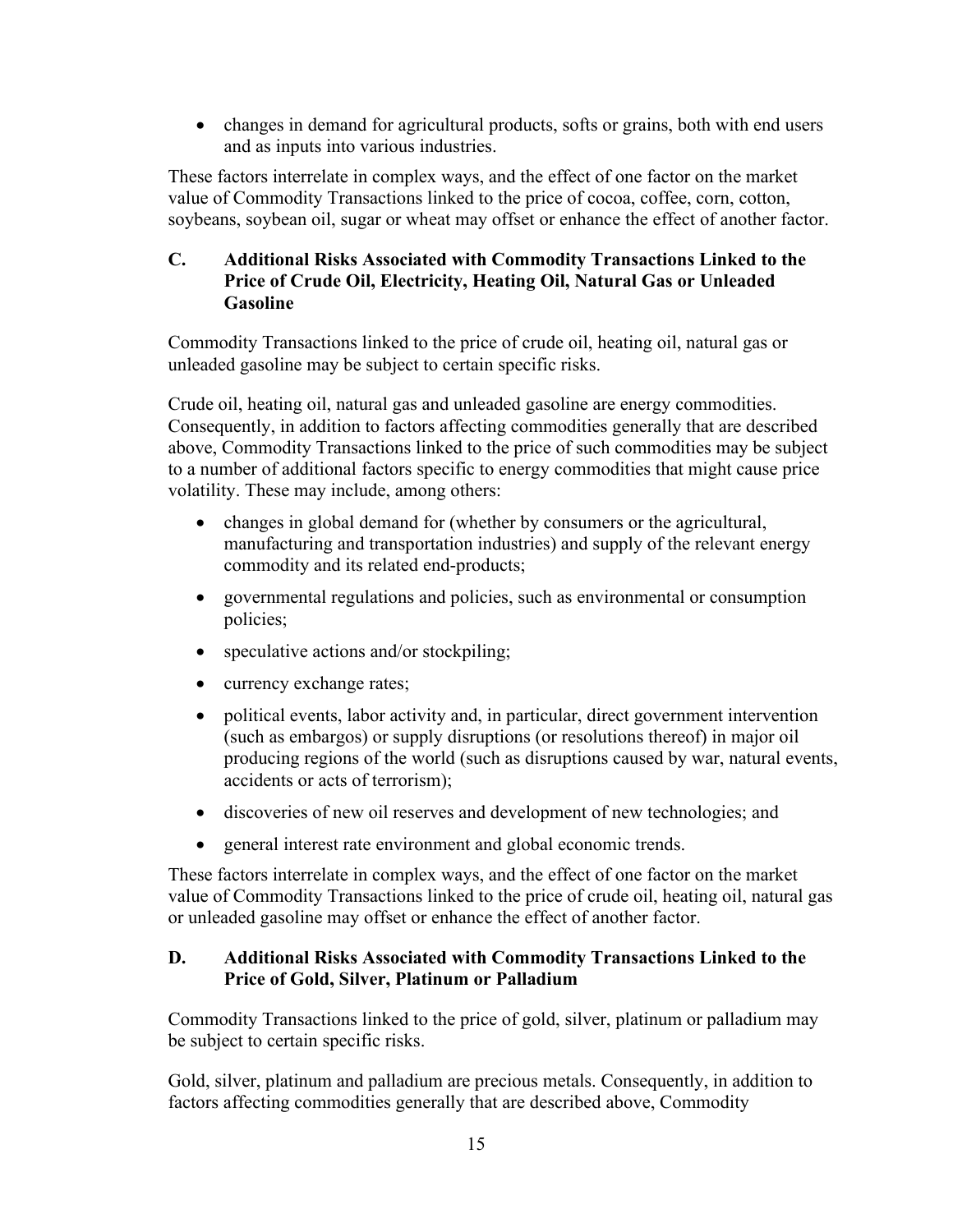Transactions linked to the price of such commodities may be subject to a number of additional factors specific to precious metals that might cause price volatility. These may include, among others:

- disruptions in the supply chain, from mining to storage to smelting or refining;
- adjustments to inventory;
- variations in production costs, including storage, labor and energy costs;
- costs associated with regulatory compliance, including environmental regulations;
- changes in industrial, government and consumer demand, both in individual consuming nations and internationally;
- precious metal leasing rates;
- currency exchange rates;
- level of economic growth and inflation; and
- degree to which consumers, governments and corporate and financial institutions hold physical gold as a safe haven asset (hoarding) which may be caused by a banking crisis/recovery, a rapid change in the value of other assets (both financial and physical) or changes in the level of geopolitical tension.

These factors interrelate in complex ways, and the effect of one factor on the market value of Commodity Transactions linked to the price of gold, silver, platinum or palladium may offset or enhance the effect of another factor.

# **E. Additional Risks Associated with Commodity Transactions Linked to the Price of Lean Hogs or Live Cattle**

Commodity Transactions linked to the price of lean hogs or live cattle may be subject to certain specific risks.

Lean hogs and live cattle are a type of livestock. Consequently, in addition to factors affecting commodities generally that are described above, Commodity Transactions linked to the price of lean hogs or live cattle may be subject to a number of additional factors specific to livestock, and, in particular, lean hogs or live cattle, that might cause price volatility. These may include, among others:

- weather conditions, including floods, drought and freezing conditions;
- disease and famine;
- changes in government policies; and
- changes in end-user demand for livestock.

These factors interrelate in complex ways, and the effect of one factor on the market value of Commodity Transactions linked to the price of lean hogs or live cattle may offset or enhance the effect of another factor.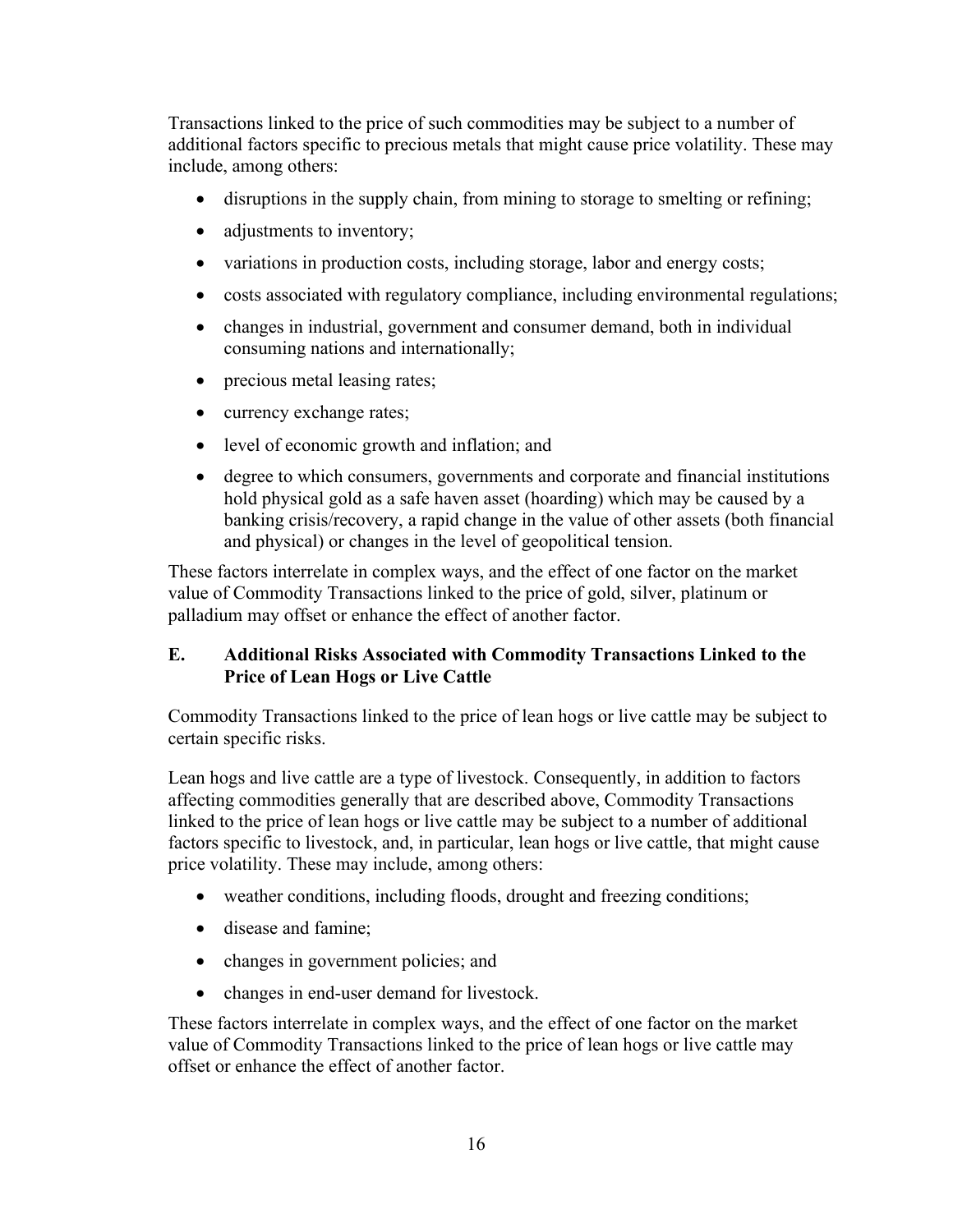#### **Additional Considerations for Specific Product Types**

The following is a discussion of certain material risks, terms and characteristics of some common types of Commodity Transactions. The categories employed below are illustrative only, and are intended to assist you in understanding key features of certain prospective Commodity Transactions. The discussion should not be viewed as a comprehensive description of any particular Commodity Transaction that may be under discussion between you and us. Because nomenclature is neither standardized nor sufficiently descriptive to capture all important transaction features and variations, a particular Commodity Transaction may have additional or different risks, terms and characteristics than described below, even if it is referred to by one of the following category names.

#### Commodity swaps

- *Fixed-for-floating swaps*: In a fixed-for-floating commodity swap, one party (the "fixed price payer") makes periodic payments based on a fixed price for a specified commodity that is agreed upon at the execution of the swap, while the other party (the "floating price payer") makes payments based on a floating price for such commodity that is reset periodically. The floating price may be a spot price for the specified commodity, the price for a specified nearest futures contract for such commodity or an average price of such spot prices or futures contracts prices calculated over a period. For example, the floating price for a fixed-for-floating swap on U.S. crude oil with monthly payments may be based on the average of the settlement prices for the first nearby month NYMEX WTI Crude Oil Futures for each day of the relevant month. From the perspective of the fixed price payer, an increase in the overall price of the relevant commodity in the market will cause the swap to increase in value, because the fixed price payer's contractually specified fixed price obligations will be lower than the commodity price then prevailing in the market. Conversely, if the overall price of the relevant commodity falls, the value of the swap to the fixed price payer will decline. From the perspective of the floating price payer, the corresponding value changes will be reversed.
- *Index return swaps*. There are two main types of index return swaps: excess return swaps and total return swaps. In either case, payments are made by the parties (either on a periodic basis or only upon termination of the transaction) based on a fee paid to the seller of the swap, and based on a floating commodity reference price determined by reference to changes in the level of a commodity index from an initial level to a level observed on one or more valuation dates. The commodity index is typically an index comprised of futures contracts on various commodities. Indices can be broad-based (i.e., comprised of futures contracts on a wide range of commodities such as energy, agricultural, metals, etc.) or based upon one or more particular sectors (e.g., energy commodities only, all commodities except agricultural, etc.) or based on a particular commodity (e.g., crude oil). One party will receive a payment based upon the change in the level of the index between two valuation dates (multiplied by the notional amount of the swap), as modified by the fee paid to the seller of the swap. If the level of the index increases, the buyer of the swap will be entitled to a payment based on this performance, as such payment may be reduced (or negated) by the fee paid to the seller of the swap. If the level of the index decreases, the seller of the swap will be entitled to a payment based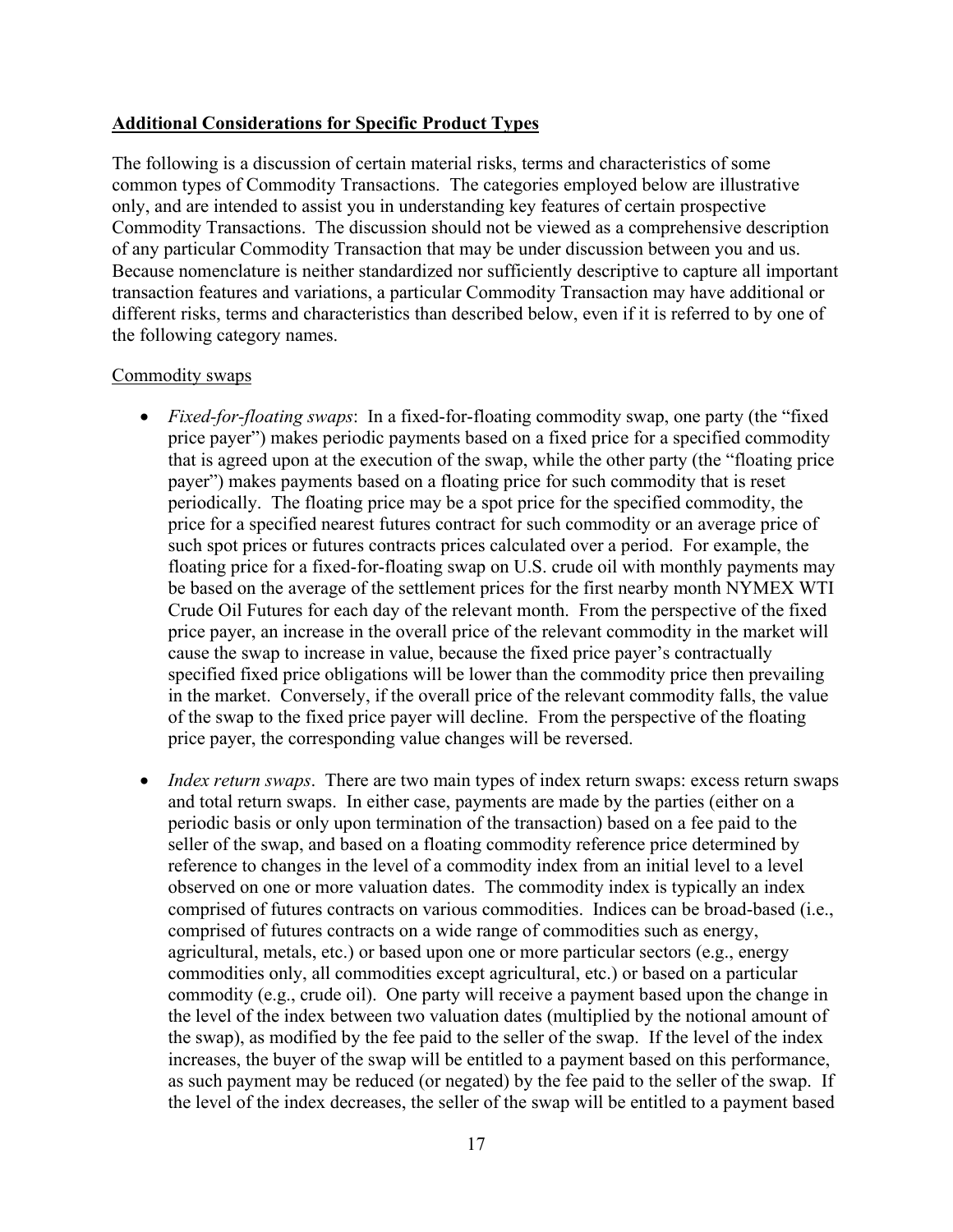on this performance, as such payment may be increased by the fee paid to the seller of the swap. In an excess return swap, the change in the level of the index will be equal to the returns generated primarily by the changes in price of each of the futures contracts that comprise the index. In a total return swap, the change in the level of the index will be equal to the returns generated by the change in price of each of the futures contracts that comprise the index plus a return based upon interest earned on any cash collateral posted upon the purchase of the futures contracts comprising the index. The value of either the excess return or the total return swap is sensitive to the performance of the futures contracts that comprise the index.

- *Basis swaps*: In a commodity basis swap, periodic payments are exchanged based on two floating commodity reference prices. The two floating commodity reference prices are often related to each other, yet different. For example, one of the floating commodity reference prices may be for a liquid, highly-traded commodity or contract while the other is for a similar but less frequently traded reference commodity or contract. Alternatively, one of the floating prices may be a spot price for a commodity while the other is a futures price (or forward price) for the same commodity. As a final example, one of the floating prices may be for a futures contract for delivery of a commodity to a particular location and the other is a futures contract for delivery to a different location. The value of a basis swap generally is sensitive to changes in the relationship between the two floating commodity reference prices, which in turn depends on market conditions affecting the supply and demand for the relevant reference commodities. An alternative structure for a commodity basis swap involves a fixed price payment (which may be negative) on one leg and a floating price payment equal to the difference between two specified floating prices on the other leg. If a leg is a negative amount, the applicable "payer" will receive that amount from its counterparty instead of paying such amount. Please see "Commodity basket transactions" below for considerations relating to transactions with multiple Underliers.
- *Range accrual swaps*. In a typical range accrual swap, one payment leg is either a fixed or floating commodity reference price. The other payment leg can either be fixed or floating as well, but payments will only accrue at the specified rate on days on which a certain condition is met. For example, payments may only accrue for the second payer on days when the commodity reference price is within a specified range. The party paying the simple fixed or floating payment assumes the risk that the commodity reference price will stay outside of the specified range in which payments accrue (or, more generally, that the specified accrual condition does not occur). The condition for accrual may be observed daily, weekly, monthly or such other time period as agreed upon by the parties. The range can stay the same throughout the life of the swap or could change according to a predefined schedule.

A Commodity Transaction of the kind described in the immediately preceding paragraph also may be referred to as an "accumulator" in your Transaction documentation. Please also review the characteristics and risks associated with an "accumulator" in "Commodity options—Accumulators" below.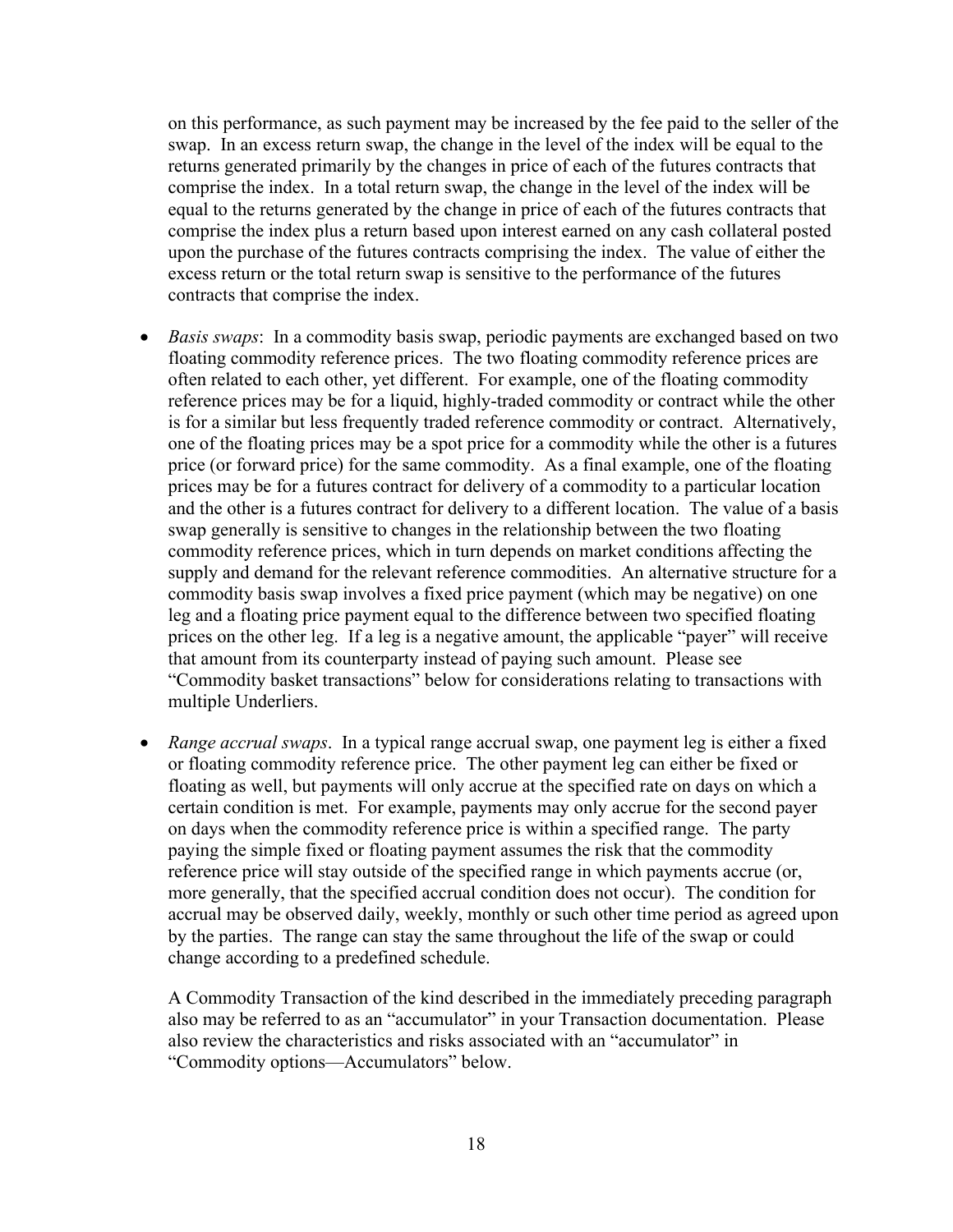• *Extendable swaps.* An extendable swap is a swap that provides a party (typically the fixed price payer) the option to lengthen the term of the swap beyond the original termination date. The fixed price payer may want to exercise its right to extend the swap if the relevant commodity reference price is rising, since the fixed price payer would benefit from continuing to pay a fixed price that is now likely below market levels while receiving a floating price for an underlying commodity that is increasing in price. Fixed price payers are likely to pay a premium for this extension option in the form of paying a higher fixed price than they otherwise would for a more vanilla fixed-for-floating commodity swap. If you sell an extendable swap to us and we, as the fixed price payer, exercise our option to extend the swap, you must continue to pay us the agreed-upon floating price, which likely will result in a swap with terms less favorable to you than if you entered into a new vanilla fixed-for-floating commodity swap at the time of extension.

The first part of an extendable swap is simply a commodity swap and therefore involves the risks and characteristics associated with a commodity swap with similar terms and features. An extendable swap also essentially contains an option to enter into another swap, and therefore involves the same risks and characteristics as swaptions described under "Commodity Swaptions" below.

• *Variance swaps*. A variance swap typically is a Commodity Transaction under which a "variance buyer" and a "variance seller" agree to exchange payments based on the difference between (i) an amount proportional to the observed variance (as defined under the terms of the variance swap) in the prices or levels of a specified commodity Underlier realized over a stated observation period and (ii) a fixed amount of variance that is agreed upon at execution. If this difference is positive, the variance buyer will receive a payment from the variance seller based on such difference, and if negative, the variance seller will receive a payment from the variance buyer based on such difference. If specified in the terms of the variance swap, the payment by the variance seller may be subject to an agreed upon cap. In the absence of a cap, the variance seller's potential loss under a variance swap is not quantifiable and is potentially unlimited. Variance is not a measure of the rate of return on an Underlier. Variance differs from other measures, such as volatility, of the variability of the price or level of an Underlier.

A variance swap referencing a commodity Underlier will generally have the characteristics and risks described in Section II.J – "General characteristics of varianceand volatility-linked Transactions" in the General Disclosure Statement.

The variance of a commodity Underlier may be affected by a number of factors. For example, government intervention or regulation in commodities markets may have the effect of keeping commodity prices relatively stable, which will tend to decrease the variance of the relevant commodity price, or may cause commodity prices to change unpredictably, which will tend to increase the variance of the relevant commodity price. Variance also may be affected by changes in supply and demand relationships for commodities; eco-political events and policies and international trade conditions, including conflicts in producing or transit countries; weather and acts of nature; agricultural conditions; governmental fiscal, monetary and exchange control programs;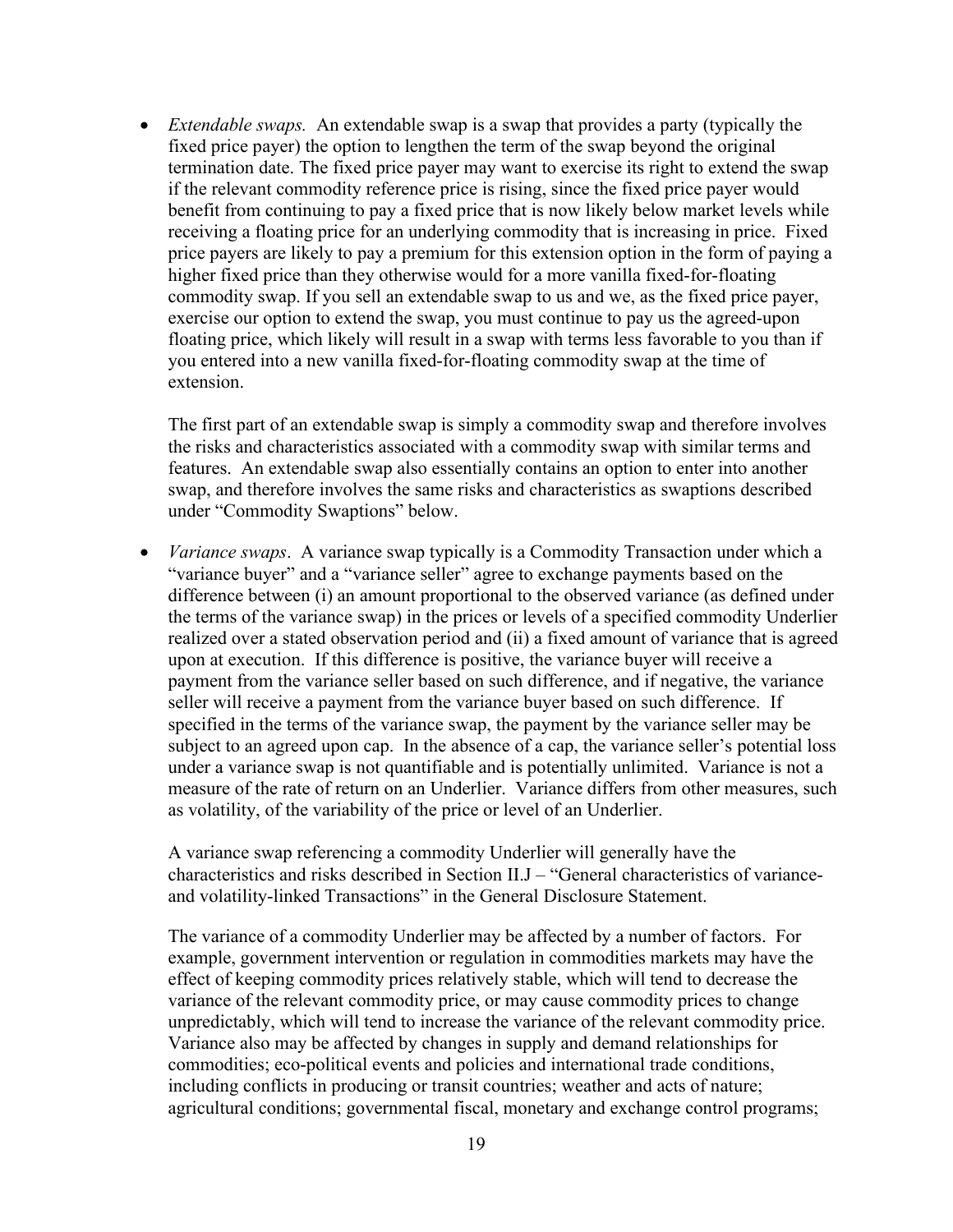changes in exchange rates; changes in interest rates; and speculation in commodities.

The terms of commodity variance swaps may specify that the observed variance is computed based on the settlement prices of a commodity futures contract on a particular exchange. You should be aware that under this methodology technical factors that may affect the settlement price, including the imposition or triggering of price fluctuation limits or changes in the methodology by which a derivatives or other exchange determines an official settlement price, may affect the computed variance and could adversely affect the economics of a Commodity Transaction.

In some cases, your objective in entering into a variance swap may be to hedge or offset other exposure you may have. There can be no assurance that prior observed relationships, if any, between realized variance and such other exposure will continue, or that payments under the variance swap will match such other exposure. See Section II.H – "No assurance of Transactions achieving your desired hedging objectives" in the General Disclosure Statement.

• *Volatility swaps*. A volatility swap is similar to a variance swap, except that payments under a volatility swap are determined by reference to observed volatility (as defined under the terms of the volatility swap), rather than variance, in the prices or levels of a specified commodity Underlier realized over a stated observation period. Please refer to "Variance swaps" above and Section II.J – "General characteristics of volatility swaps and variance swaps" in the General Disclosure Statement.

In some cases, your objective in entering into a volatility swap may be to hedge or offset other exposure you may have. There can be no assurance that prior observed relationships, if any, between realized volatility and such other exposure will continue, or that payments under the volatility swap will match such other exposure. See Section II.H – "No assurance of Transactions achieving your desired hedging objectives" in the General Disclosure Statement.

## Physically-settled commodity forwards

A physically-settled commodity forward is an agreement under which one party is obligated to deliver a commodity Underlier on or as of a specified future date and the other party is obligated to pay a price (the "forward price") that is fixed (or in some cases determined under a formula, the parameters of which are fixed) on the trade date. In a physically-settled commodity forward the commodity must be actually delivered and accepted on the specified date, unlike cash-settled forwards. Cash-settled forwards (i.e., transactions for forward settlement that the parties at the time of trade execution intend to be financially-settled) are swaps and subject to all the requirements of swap transactions under the US Commodity Exchange Act ("CEA") and CFTC regulations.

Because physically-settled forwards involve actual delivery of a commodity, you should be particularly aware of the specific terms of a physically-settled commodity forward that deal with such delivery and acceptance. For example, you should be aware of those terms that specify when title to the commodity passes, who bears the risk of loss during transportation, inspection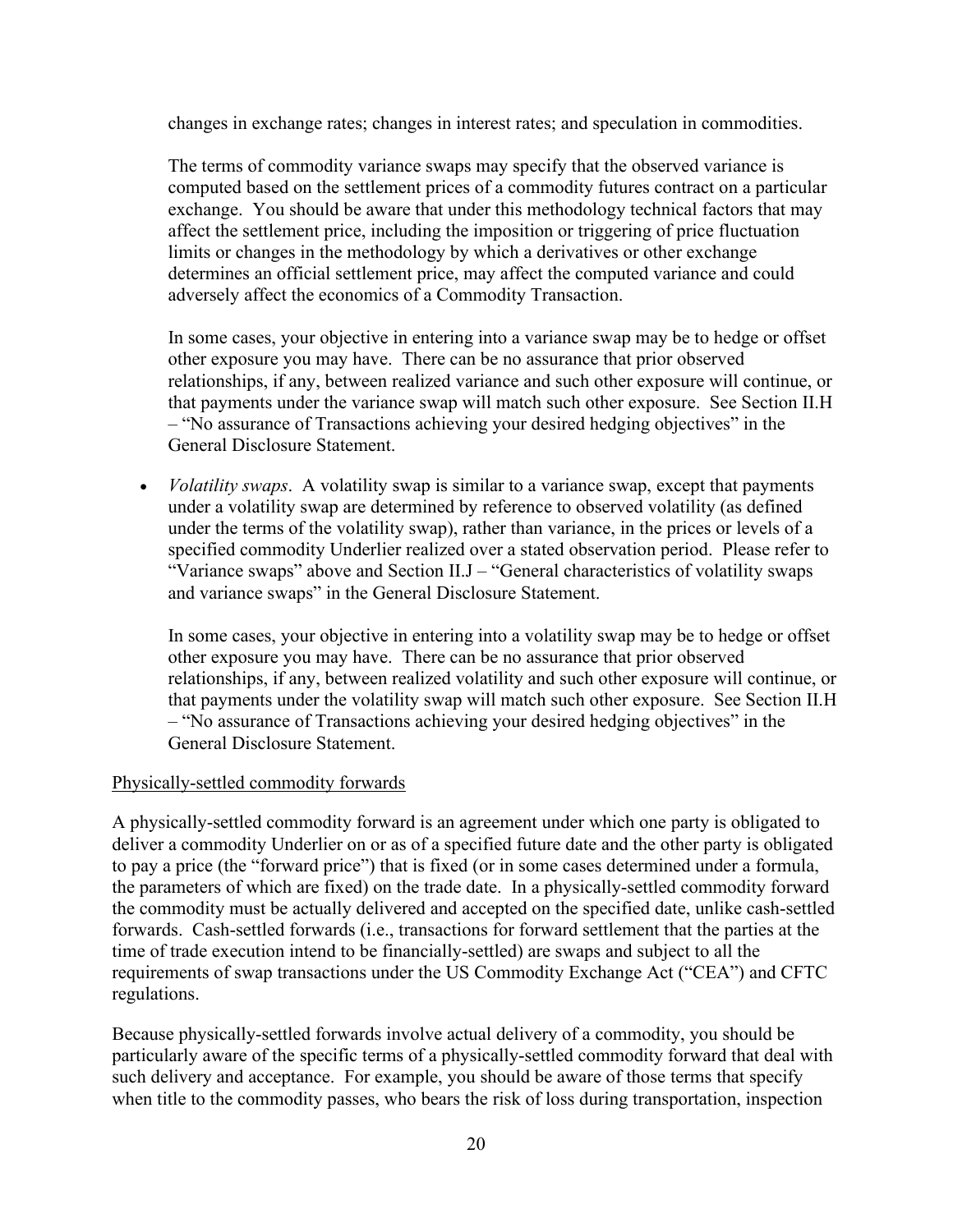of the commodity that is delivered and consequences for failure to deliver or accept delivery of the commodity. Please refer to "Physical Settlement" above. Further, physically-settled commodity forwards are excluded from the CEA's definition of "swaps" and therefore from the attendant clearing and margin requirements, only if certain criteria are met. Namely, the forward must be (i) on a nonfinancial commodity, (ii) a sale for deferred shipment or delivery, and (iii) intended to be physically settled. The application of the CFTC's facts and circumstances analysis of intent to physically settle may lead to an outcome that differs from your initial expectations. If these criteria are not met, the transaction will be characterized as a swap and will be subject to several new requirements (including, without limitation, reporting of such transaction to a swap data repository). If the swap is subject to mandatory clearing by the CFTC and you do not otherwise qualify for or elect to use an exception from clearing from such swap, you will be subject to new mandatory clearing requirements. In addition, you may be subject to mandatory margining requirements. You may need to negotiate new execution and clearing agreements, choose the clearinghouses at which you would like to clear the transaction and enter into or negotiate new documentation, including, without limitation, those designed for cleared swaps. You also may have to post initial and variation margin on the transaction. Most notably, if a physically-settled commodity forward is not excluded from the definition of a "swap" and you are not an eligible contract participant, as such term is defined by the CFTC, it is unlawful for you to enter into such a forward contract.

#### Commodity options

A commodity option is an option where the Underlier is a commodity, a contract for future delivery of a commodity, or rights or indexes relating to commodities or events. All commodity options are "swaps" as defined in the CEA and CFTC regulations, whether financially-settled or physically-settled. Under a conventional cash-settled commodity option, the purchaser of the option pays a premium in exchange for the right to receive upon exercise of the option (i) in the case of a call option, the excess, if any, of the commodity reference price (as determined pursuant to the terms of the option) above the option's strike price, or (ii) in the case of a put option, the excess, if any, of the option's strike price above the commodity reference price (as so determined). The commodity reference price may be the spot price of a specified commodity or the price for a specified futures contract on a commodity, among other things. Under a conventional physically-settled option structure, the purchaser of a call option has the right to purchase a specified quantity of the underlying commodity at the strike price, and the purchaser of a put option has the right to sell a specified quantity of the underlying commodity at the strike price. Because all commodity options are swaps, they are subject to all swap regulations unless the option qualifies as a "trade option". A "trade option" is an option that at the time of trade execution the offeror and offeree intend to physically settle if exercised and where (i) the offeror (a) is either an eligible contract participant or a producer, processor, commercial user of, or merchant handling the underlying commodity and is offering to enter into the option solely for purposes related to its business as such, and (b) has a reasonable basis to believe that the offeree is a producer, processor, commercial user of, or merchant handling the underlying commodity and is offered or entering into the option solely for purposes related to its business as such, and (ii) the offeree is a producer, processor, commercial user of, or merchant handling the underlying commodity and is offered or entering into the option solely for purposes related to its business as such. Trade options are exempt from mandatory clearing and real-time reporting, but are subject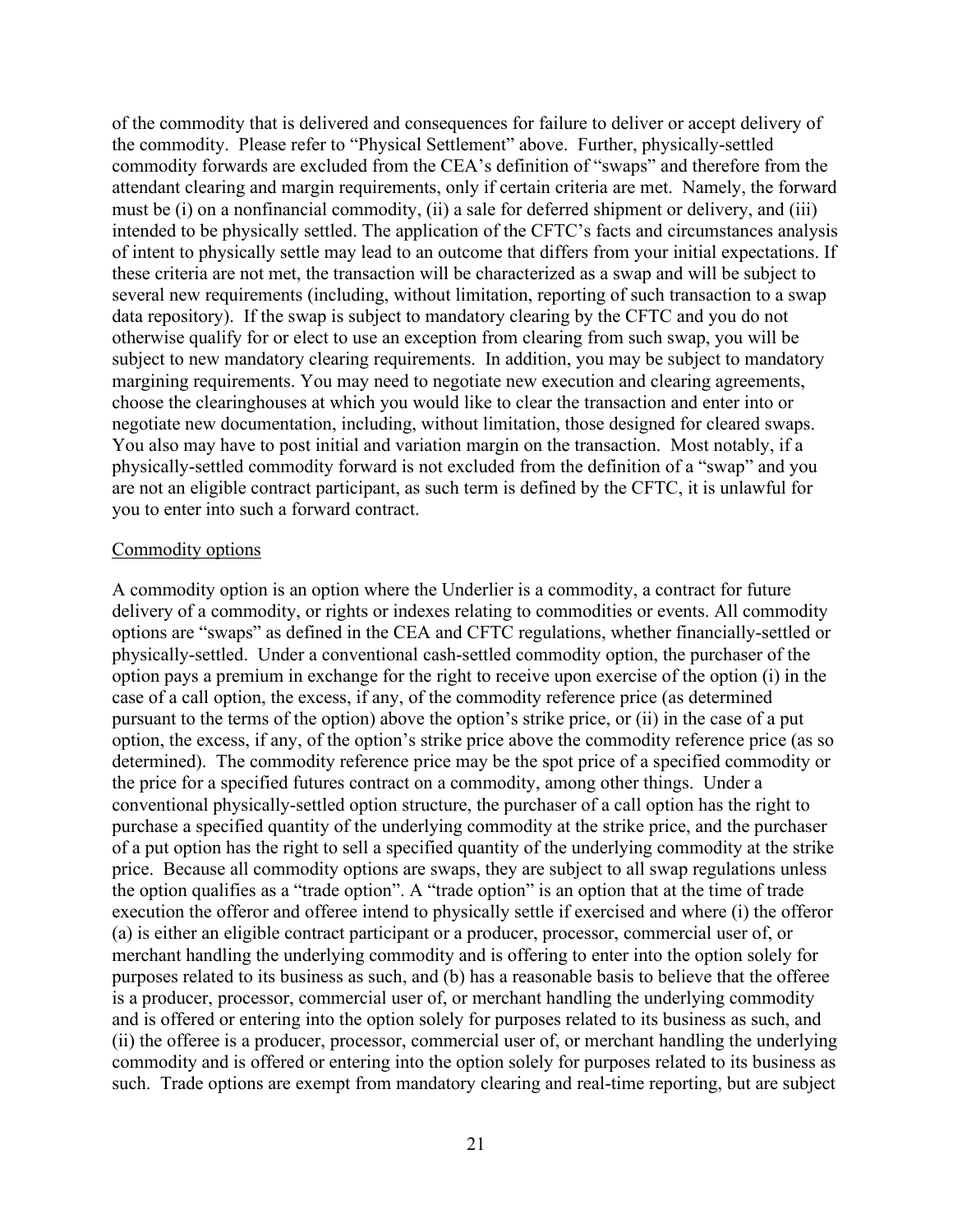to swap data reporting and recordkeeping requirements. Please refer to Section III.J – "Option Transactions present special considerations" – of the General Disclosure Statement.

- *Cap/floor*. A cap or a floor is an option or series of options on a floating commodity reference price in which the buyer of the cap or floor receives a payment only if the floating price exceeds an agreed upon strike price (in the case of a cap) or falls below the strike price (in the case of a floor), on a specified date or dates. If the buyer of a cap or floor pays the entire premium at the commencement of the transaction, only the buyer will have counterparty credit risk. If the buyer of a cap or floor pays the premium during or at the conclusion of the trade, both the buyer and seller will have counterparty credit risk.
- *Collar*. A collar is a type of option in which one of the parties purchases a cap and sells a floor. The premium received from selling the floor may offset all or a portion of the premium for the purchased cap, or may in some instances be greater than the cap premium. As with other options, the sale of a floor or cap entails certain risks. See Section III.J – "Option Transactions present special considerations" – of the General Disclosure Statement.
- *Barrier*. A barrier option is an option under which the right to exercise may be created or extinguished, or the terms of which may change in some other pre-defined manner, upon the occurrence of an event or condition (a "barrier event") defined by reference to observed values of the underlying commodity during the term of the option. A barrier event may consist, for example, of the price of the underlying commodity reaching or exceeding a predetermined barrier price or may require more complex conditions on the path of the relevant underlying commodity. A barrier option that becomes potentially exercisable upon the occurrence of a barrier event is known as a "knock-in" option, while a barrier option that is extinguished upon the occurrence of a barrier event is known as a "knock-out" option. Other types of barrier options include "one-touch" barrier options (the holder of the option receives a payment if the price of the underlying commodity reaches or surpasses a predetermined barrier price by its expiration date) and "no-touch" barrier options (the holder of the option receives a payment if the price of the underlying commodity never reaches a predetermined barrier price by its expiration date). The value of a barrier option may change non-linearly and abruptly, particularly as the relevant commodity reference price approaches the level that triggers the barrier event.

Barrier events are typically identified under the terms of a particular Commodity Transaction and may provide that the calculation agent or other designated party will determine whether a barrier event has occurred. Barrier events may occur unexpectedly and, subject to the terms of the relevant Commodity Transaction documentation, based upon information available to the calculation agent or other designated party that may not be contemporaneously (if at all) observable by you. You should review and understand thoroughly the applicable barrier event, including such factors as whether there is a requirement that an actual transaction at the price or level that triggers a barrier event (the "barrier price") has occurred, and whether a specified minimum size or other criteria apply to the observed triggering event. There can be no assurance that you will be able to execute a spot or other transaction at the barrier price, even if you have placed a limit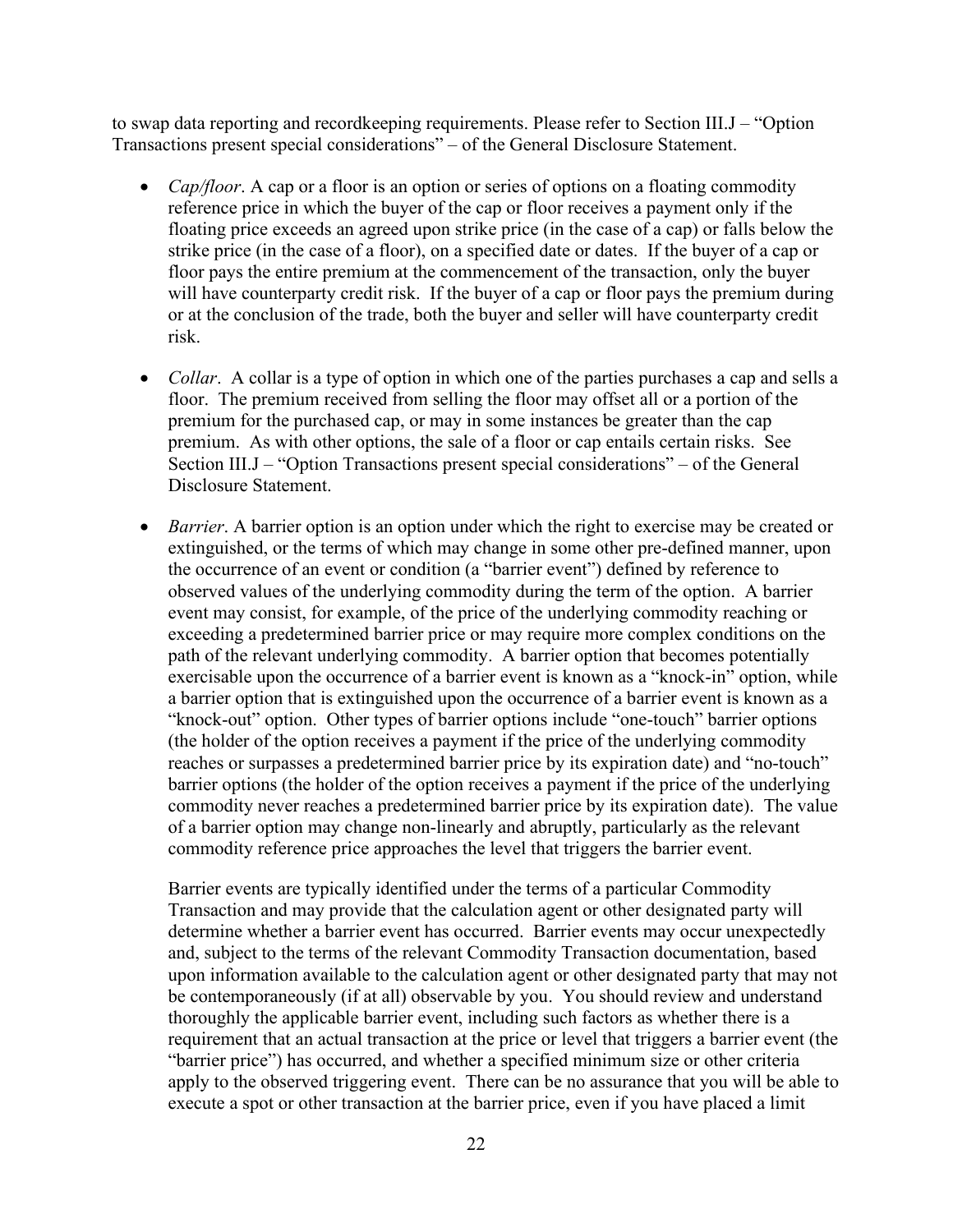order at such price with us or in an unrelated trading venue. Accordingly, any trading or hedging strategy that relies on the execution of a transaction at the barrier price (such as reliance on a stop-loss order to mitigate losses in the event that a purchased barrier option is extinguished) may not be effective.

Subject to any express agreement in the documentation governing a barrier option between us, we may, in our discretion, decide to engage in hedging activities with respect to the barrier option. Such activities may include buying and selling, on a dynamic basis, the underlying commodity in the spot market or entering into derivatives on such underlying commodity. Our hedging strategy may entail unwinding our hedge when a barrier event occurs under your option. We may anticipate the barrier event and begin unwinding our hedge before the barrier event occurs, or our hedging strategy may require greater and more frequent dynamic adjustments to our hedge as market prices approach the barrier price. Unwinding or adjusting the hedge typically consists of buying or selling a quantity of the underlying commodity, or terminating or entering into derivatives positions with market counterparties. This activity may affect the likelihood of the barrier event occurring or not occurring. In addition, spot or derivative transactions that we execute in other capacities (such as those described in Section IV.A.2 – "Trade for our own account or the account of customers" – of the General Disclosure Statement) may affect the probability that a barrier event will occur.

- *Binary*. A binary, or "digital," option is an option in which the buyer of the option, in exchange for a premium, either receives a fixed amount or nothing at all. If the commodity reference price on the specified observation date(s) is above or below the applicable strike price, the buyer will receive the specified fixed amount, regardless of the extent by which the commodity reference price may exceed or be less than the strike price, as the case may be. The binary payout may contain more than one component; for instance it may increase, decrease or terminate depending on whether the commodity reference price crosses one or more barrier levels during a specified period. Other variations may involve an option that has a "knock-in" to a binary payout, or a traditional option that has a "knock-out" or barrier into a binary payout, if the commodity reference price on a specified observation date or in a specified observation period exceeds or is less than a certain level. Unlike traditional options, the ultimate payout of a binary option is fixed and, therefore, a purchaser's benefit is capped while the entire premium paid is at risk.
- *Accumulators.* An accumulator is a contract pursuant to which one party is obligated to purchase from the other party a specified quantity of a commodity at a pre-determined price on a series of pre-determined dates over a specified period of time. If the commodity reference price is either above or below a pre-determined "knock-out" price, all accumulations remaining in the specified period are cancelled. The notional amount of the contract may increase periodically, increasing leverage, based on whether a predefined condition is triggered (e.g., if the commodity reference price falls below a certain level during the specified period). Therefore, the notional amount may increase at a time when the price for the underlying commodity is falling, but the price at which the purchaser must pay for the underlying commodity remains fixed. This feature may magnify losses for the purchaser of an accumulator. An accumulator is unlike a typical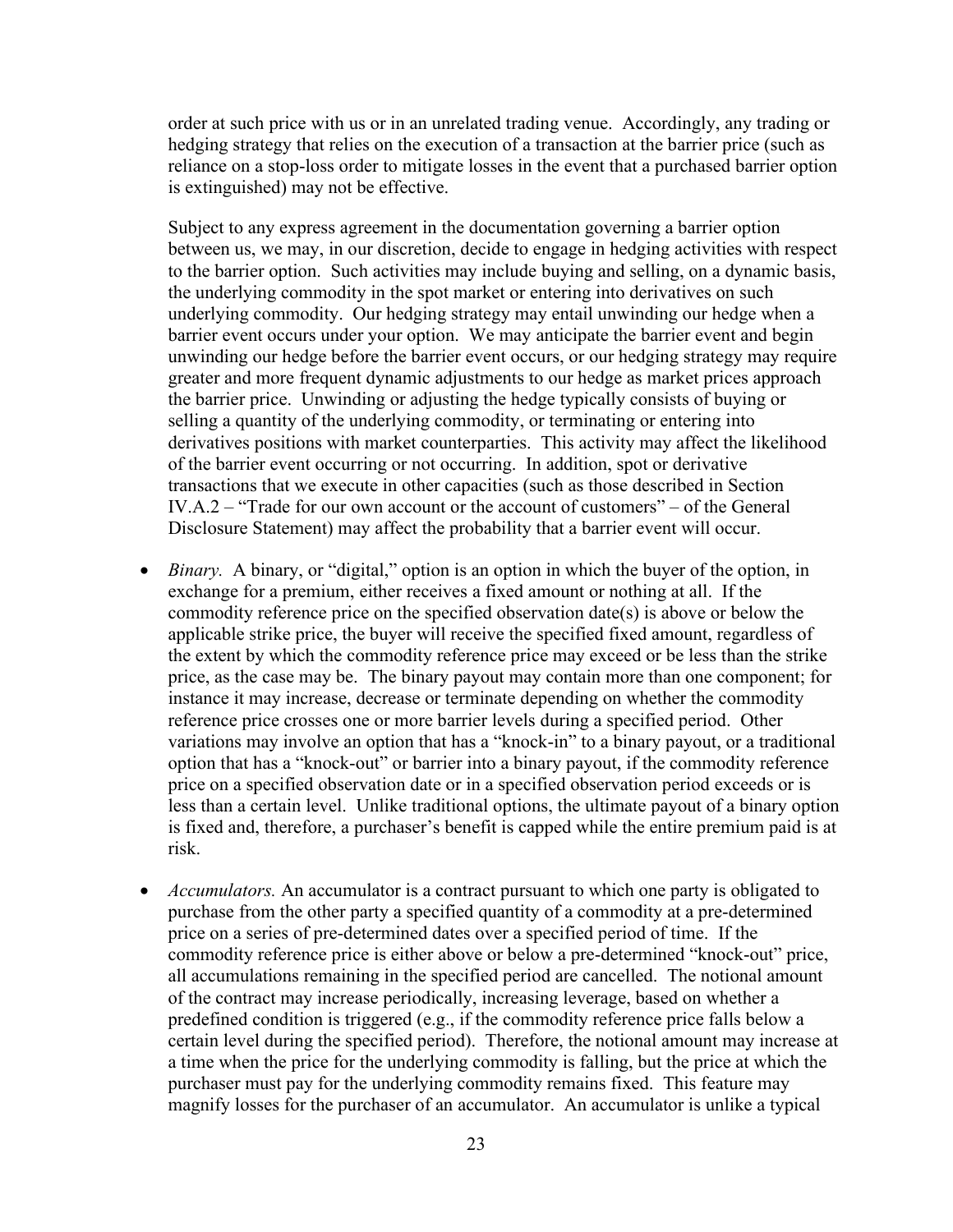option contract in that it typically involves, like a forward contract, the obligation and not the option to buy the underlying commodity. An accumulator may be cash- or physically-settled and you should therefore be aware of the risks and characteristics described in "Physical Settlement" above. Since an accumulator involves the periodic purchase of the underlying commodity, a buyer is essentially entering into a complex series of option contracts that it buys and/or sells periodically. The purchase and sale of options entails certain risks discussed herein and in Section III.J – "Option Transactions present special considerations" – of the General Disclosure Statement.

A Commodity Transaction labeled as an "accumulator" in your Transaction documentation may alternatively refer to the kind of Commodity Transaction described in "Commodity swaps—Range accrual swaps" above. Please also review the characteristics and risks associated with a range accrual swap above.

#### Commodity swaptions

A commodity swaption is an option that provides one party with the right, but not the obligation, to enter into a commodity swap at an agreed-upon fixed price on the specified future exercise date or dates. In a "pay-fixed" commodity swaption, the holder of the swaption has the right to enter into a commodity swap as a payer of the fixed price and receiver of the floating price, whereas in a "receive-fixed" swaption, the holder has the right to enter into a commodity swap as a receiver of the fixed price and a payer of the floating price. In either case, the writer of the swaption has the obligation to enter into the opposite side of the commodity swap from the holder. Swaptions are options and have the risks and characteristics described in "Commodity options" above and in Section III.J – "Option Transactions present special considerations" – of the General Disclosure Statement.

In some cases, you may decide to purchase a commodity swaption to lock in commodity hedging terms in advance of a future transaction or in anticipation of future requirements or exposure. You should be aware that if the future transaction is not consummated or the future requirements or exposure do not come about for any reason, you will have received no hedging benefit from the premium payment and other costs incurred in purchasing the swaption.

In some cases, you may decide to sell a commodity swaption. Selling a swaption may involve substantial risks analogous to uncovered option writing. See Section III.J – "Option Transactions present special considerations" – of the General Disclosure Statement. Your objective in selling the swaption, for example, may be to capture the value of options you own. You should be aware that such strategies are inherently risky, depend on a confluence of factors that are difficult to predict and may result in substantial losses.

As with other options, a swaption has an exercise style, which may be European, American or Bermudan, and exercise may be subject to various conditions. You should review and understand the conditions and requirements for exercising a swaption and the consequences of exercise, as described in Section III.J of the General Disclosure Statement.

## Commodity basket transactions